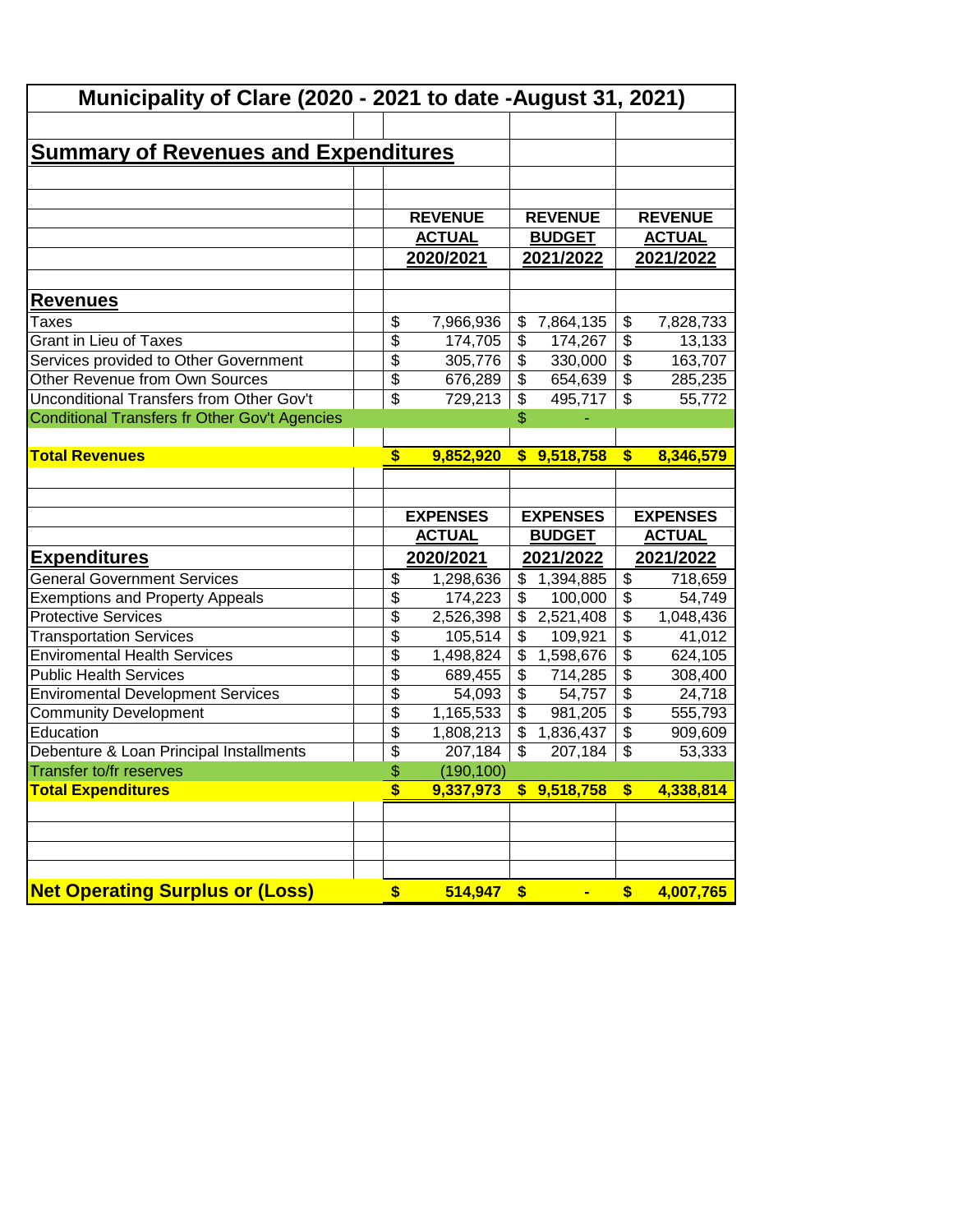|                 | Municipality of Clare (2020 - 2021 to date -August 31, 2021) |                                          |                 |                                        |               |
|-----------------|--------------------------------------------------------------|------------------------------------------|-----------------|----------------------------------------|---------------|
|                 |                                                              |                                          |                 |                                        | Page 2        |
|                 |                                                              |                                          |                 |                                        |               |
| <b>Revenues</b> |                                                              |                                          |                 |                                        |               |
|                 |                                                              |                                          | <b>REVENUE</b>  |                                        |               |
|                 |                                                              | <b>ACTUAL</b>                            | <b>BUDGET</b>   |                                        | <b>ACTUAL</b> |
| Acc#            |                                                              | 2020/2021                                | 2021/2022       |                                        | 2021/2022     |
|                 | <b>Taxes</b>                                                 |                                          |                 |                                        |               |
| 11100           | <b>Assessable Property</b>                                   |                                          |                 |                                        |               |
| 11110           | Residential Tax                                              | 5,020,669                                | 5,108,088       | \$                                     | 5,108,088     |
| 11120           | <b>Commercial Tax</b>                                        | 1,413,264                                | 1,277,113       | \$                                     | 1,277,113     |
| 11151           | Resource Tax                                                 | 431,107                                  | 423,481         | \$                                     | 423,481       |
| 11153           | Forest Property taxes (-50,000 acres @ .25)                  | \$<br>24,991                             | 24,966          | $\overline{\mathbf{e}}$                | 24,966        |
| 11154           | Forest Property taxes (+50,000 acres @ .40)                  | $\overline{\$}$<br>8,248                 | 8,248           | $\overline{\mathbf{e}}$                | 8,248         |
| 11182           | Area Rate Collected for Fire Depts (5¢ uniform rate)         | 296,244                                  | 296,789         | $\overline{\mathbf{e}}$                | 296,789       |
| 11182           | Area Rate Collected for Fire Truck (6¢ uniform rate)         | 355,490                                  | 356,147         | \$                                     | 355,333       |
| 11290           | Area Rates - Street Lights                                   | 23,379                                   | 26,609          | \$                                     | 26,609        |
| 11185           | Private Road Maintenance (By-Law 34)                         | \$<br>4,600                              | 4,400           | \$                                     | 4,400         |
|                 | <b>Sub-Total</b>                                             | 7,577,992                                | 7,525,841<br>\$ | \$                                     | 7,525,027     |
|                 |                                                              |                                          |                 |                                        |               |
| 11400           | <b>Business Property</b>                                     |                                          |                 |                                        |               |
| 11420           | Based on Revenue - Aliant                                    | 27,745                                   | 25,000          | \$                                     | 25,906        |
| 12430           | NS Power Inc. (Grant in lieu of taxes)                       | 5,029                                    | 5,029           | \$                                     | 4,889         |
| 11431           | NSFM - Nova Scotia Power (HST Rebate)                        | 23,353                                   | 6,000           | \$                                     | 15,576        |
|                 |                                                              |                                          |                 |                                        |               |
|                 |                                                              |                                          |                 |                                        |               |
|                 | Sub-Total                                                    | 56,127                                   | 36,029          | \$                                     | 46,371        |
|                 |                                                              |                                          |                 |                                        |               |
| 11900           | <b>Other Taxes</b>                                           |                                          |                 |                                        |               |
| 11910           | Deed Transfer Tax                                            | \$<br>155,268<br>$\overline{\mathbb{S}}$ | 125,000         | \$                                     | 80,070        |
| 11920           | Change of Use Tax<br><b>Sewer Services Charges</b>           | 139                                      |                 |                                        |               |
| 11184           | Church Point - Sewer Services (236Ux\$200)                   | 46,800                                   | 48,600          | \$                                     | 48,600        |
| 11210           | Meteghan/Mriver/MCentre - Sewer Serv (510Ux\$200)            | 101,400                                  | 109,200         | \$                                     | 109,200       |
| 11214           | Church Point - Sewer Frontage                                | 5,352                                    | 1,261           | \$                                     | 1,261         |
| 11215           | Belliveau Cove - Frontage                                    | $\overline{\phantom{0}}$                 |                 |                                        |               |
| 11216           | Meteghan River/Centre Ext - Frontage Charges (residential    | 10,459                                   | 3,004           | $\overline{\boldsymbol{\mathfrak{s}}}$ | 3,004         |
| 11211           | Belliveau Cove - Sewer Services (67Ux\$200)                  | 13,400                                   | 15,200          | $\boldsymbol{\mathsf{S}}$              | 15,200        |
|                 | <b>Sub-Total</b>                                             | 332,818                                  | 302,265         | \$                                     | 257,335       |
|                 |                                                              |                                          |                 |                                        |               |
|                 |                                                              | 7,966,936                                | 7,864,135       | \$                                     | 7,828,733     |
|                 |                                                              |                                          |                 |                                        |               |
|                 |                                                              |                                          |                 |                                        |               |
|                 | <b>Grants in Lieu of Taxes</b>                               |                                          |                 |                                        |               |
| 12100           | <b>Federal Government</b>                                    | \$<br>20,461                             | 19,414          |                                        |               |
| 12100           | <b>Federal Government Agencies</b>                           |                                          |                 |                                        |               |
| 12300           | <b>Provincial Government</b>                                 |                                          |                 |                                        |               |
|                 | Prov. Properties/Resource Farm/Supporting Inst.              | 135,563                                  | 135,553         | \$                                     | 13,133        |
| 11940           | Fire Protection Grant (Schools)                              | 6,780                                    | 6,780           |                                        |               |
|                 |                                                              |                                          |                 |                                        |               |
|                 | <b>Provincial Government Agencies</b>                        |                                          |                 |                                        |               |
| 11930           | <b>NS Liquor Corporation Tax</b>                             | 8,597                                    | 9,220           |                                        |               |
| 11950           | <b>Civic Addressing Grant</b>                                | 3,304                                    | 3,300           |                                        |               |
|                 | TOTAL GRANTS IN LIEU OF TAXES                                | 174,705                                  | 174,267         | \$                                     | 13,133        |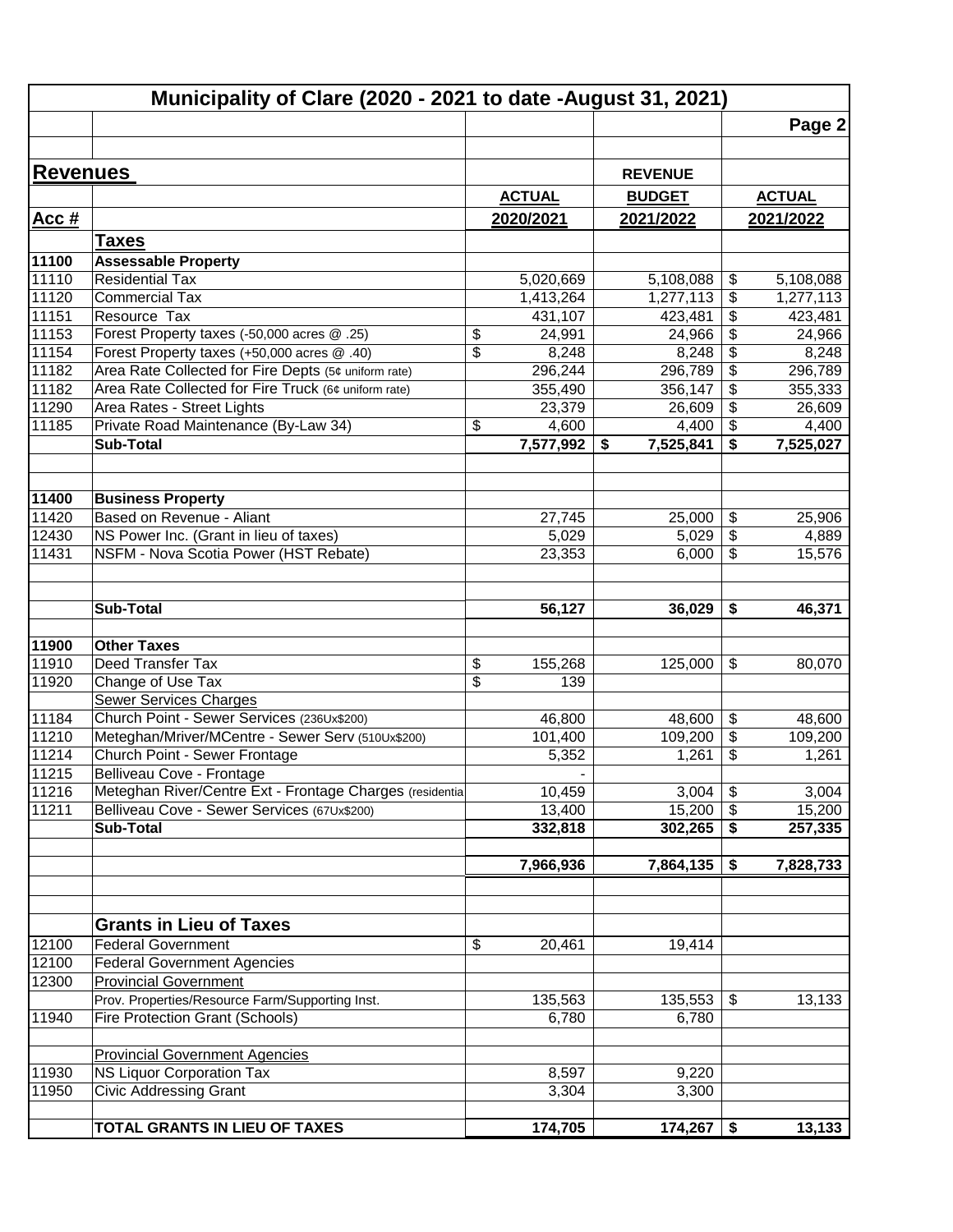|                 | Municipality of Clare (2020 - 2021 to date - August 31, 2021) |                 |               |                           |               |                                      |               |
|-----------------|---------------------------------------------------------------|-----------------|---------------|---------------------------|---------------|--------------------------------------|---------------|
|                 |                                                               |                 |               |                           |               |                                      | Page 3        |
| <b>Revenues</b> |                                                               |                 |               |                           |               |                                      |               |
|                 |                                                               |                 | <b>ACTUAL</b> |                           | <b>BUDGET</b> |                                      | <b>ACTUAL</b> |
| Acc #           |                                                               |                 | 2020/2021     |                           | 2021/2022     |                                      | 2021/2022     |
|                 |                                                               |                 |               |                           |               |                                      |               |
| 13000           | <b>Services Provided to Other Gov't</b>                       |                 |               |                           |               |                                      |               |
| 13340           | Landfill/Transfer Tipping Fees & White Goods                  | \$              | 305,776       | \$                        | 330,000       | \$                                   | 163,707       |
|                 | TOTAL SERVICES PROV.TO OTHER GOV'T                            | \$              | 305,776       | \$                        | 330,000       | \$                                   | 163,707       |
| 15000           | <b>Other Revenue from Own Sources</b>                         |                 |               |                           |               |                                      |               |
| 15100           | <b>Building &amp; Development Permits</b>                     | \$              | 91,391        | \$                        | 28,000        | $\mathbb{S}$                         | 21,190        |
| 15108           | Dog Tags                                                      | \$              | 10            |                           |               |                                      |               |
| 15200           | Fines (RCMP)                                                  | \$              | 14,919        | \$                        | 20,000        | \$                                   | 3,021         |
| 15210           | Miscellaneous - CHC                                           | $\overline{\$}$ | 1,145         | $\overline{\mathfrak{s}}$ | 8,078         | $\overline{\$}$                      | 500           |
| 15301           | Rent - Clare Health Centre                                    | \$              | 257,584       | $\overline{\mathbf{e}}$   | 276,710       | \$                                   | 133,009       |
| 15302           | Rent - Cultural Hub Culturel                                  | \$              | 12,300        | \$                        | 12,900        | \$                                   | 7,800         |
| 15304           | Clare Veteran Centre - Rentals                                | \$              | 4,310         | $\overline{\mathbf{3}}$   | 8,000         | $\overline{\boldsymbol{\mathsf{s}}}$ | 2,343         |
| 15305           | Eco Park - Rent                                               | \$              | 25,200        | \$                        | 12,600        | $\overline{\mathcal{S}}$             | 7,113         |
| 15400           | <b>Operational Grants (SWNDHA)</b>                            | \$              | 84,830        | $\overline{\mathbf{3}}$   | 89,212        | \$                                   | 34,606        |
| 15500           | Return on Investments                                         | $\overline{\$}$ | 31,746        | $\overline{\mathbf{3}}$   | 32,000        | $\overline{\boldsymbol{\mathsf{s}}}$ | 5,510         |
| 15600           | Penalties and Interest on Taxes                               | \$              | 59,701        | \$                        | 85,000        | \$                                   | 41,713        |
| 15932           | <b>Tax Sale Fees</b>                                          | \$              | 7,200         | \$                        | 7,500         | $\frac{1}{2}$                        |               |
| 15928           | <b>Tent Rentals</b>                                           | \$              |               | \$                        | 4,500         | \$                                   | 2,750         |
| 15930           | Miscellaneous                                                 | \$              | 4,508         | $\overline{\mathbf{3}}$   | 6,000         | \$                                   | 751           |
|                 |                                                               | \$              | 594,843       | \$                        | 590,500       | \$                                   | 260,306       |
|                 | <b>Community Development</b>                                  |                 |               |                           |               |                                      |               |
| 11190           | <b>Gran Fondo - Registrations</b>                             | \$              | (19,226)      | $\mathfrak{S}$            | 7,500         | \$                                   | 2,924         |
| 11191           | Gran Fondo - Sponsorship                                      | \$              |               |                           |               |                                      |               |
| 11192           | Gran Fondo - Other Revenues                                   | \$              | 475           |                           |               |                                      |               |
|                 | -Total GranFondo Revenue                                      | \$              | (18, 751)     | $\overline{\mathbf{s}}$   | 7,500         | \$                                   | 2,924         |
|                 | <b>Total Tourism Revenue</b>                                  | \$              | 81,519        | \$                        | 31,639        | \$                                   | 16,025        |
|                 | <b>Total Recreation Revenue</b>                               | \$              | 18,678        | \$                        | 25,000        | $\overline{\mathbf{e}}$              | 5,981         |
|                 | <b>Total Community Development</b>                            | \$              | 81,446        | \$                        | 64,139        | \$                                   | 24,929        |
|                 | TOTAL OTHER REVENUE FR OWN SOURCES                            | \$              | 676,289       | \$                        | 654,639       | \$                                   | 285,235       |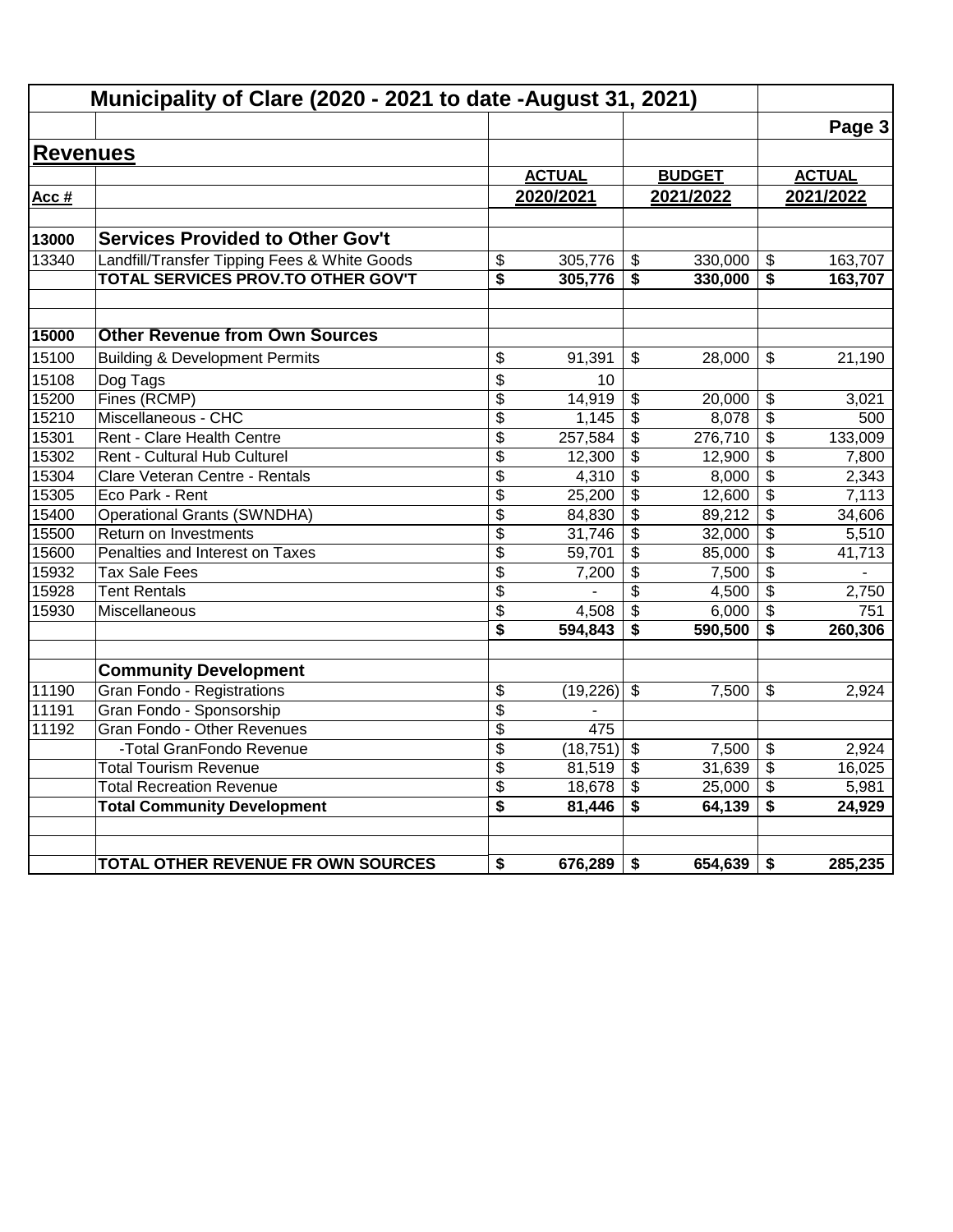|                 | Municipality of Clare (2020 - 2021 to date - August 31, 2021) |               |               |    |               |
|-----------------|---------------------------------------------------------------|---------------|---------------|----|---------------|
|                 |                                                               |               |               |    | Page 4        |
| <b>Revenues</b> |                                                               |               |               |    |               |
|                 |                                                               |               |               |    |               |
|                 |                                                               | <b>ACTUAL</b> | <b>BUDGET</b> |    | <b>ACTUAL</b> |
| ACC#            |                                                               | 2020/2021     | 2021/2022     |    | 2021/2022     |
|                 | <b>Unconditional Transfers from Other Gov'ts</b>              |               |               |    |               |
| 16281           | Municipal Finance Capacity Grant                              | \$<br>223,087 | \$<br>223.088 | \$ | 55.772        |
| 12009           | Doctors NS/Assoc.Comm. Health Centre                          | \$<br>5.000   |               |    |               |
| 12009           | PNS - French Language Services                                | \$<br>40.000  | \$<br>40,000  |    |               |
| 12009           | Communauté accueillante (Federal Program)                     | \$<br>232,626 | \$<br>232,629 |    |               |
| 12009           | PNS - Safe Restart Municipal Operating                        | \$<br>228,500 |               |    |               |
|                 | <b>TOTAL UNCONDITIONAL TRANSFERS FR OTHER GOV'TS \$</b>       | 729,213       | 495.717       | S  | 55,772        |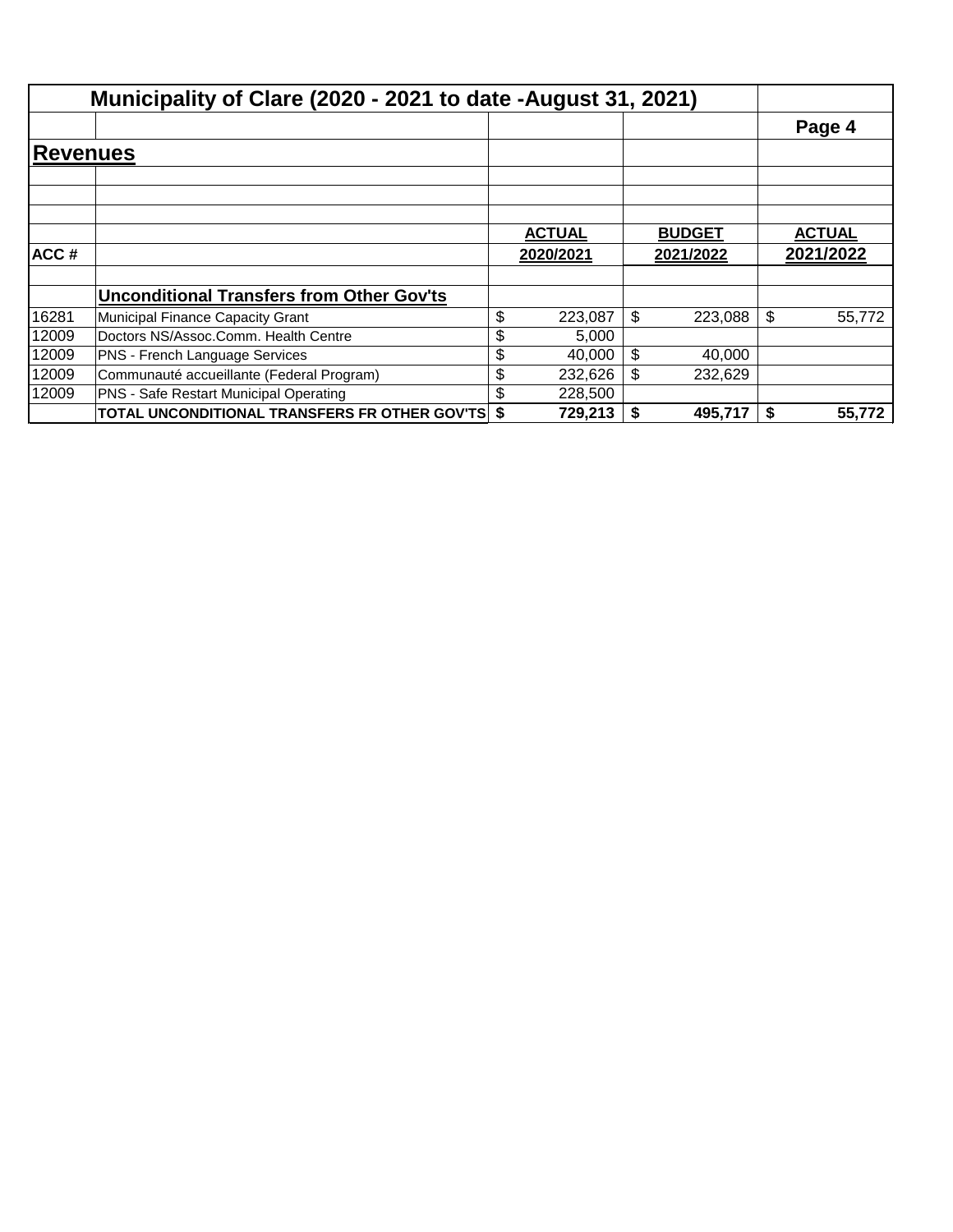|                | Municipality of Clare (2020 - 2021 to date -August 31, 2021) |                          |                 |                                |                          |                                            |                          |
|----------------|--------------------------------------------------------------|--------------------------|-----------------|--------------------------------|--------------------------|--------------------------------------------|--------------------------|
|                |                                                              |                          |                 |                                |                          |                                            |                          |
|                | <b>Expenditures</b>                                          |                          |                 |                                |                          |                                            | Page 5                   |
| 21243          | Low Income Exemptions & Appeals                              | \$                       | 174,223         | \$                             | 100,000                  | \$                                         | 54,749                   |
| 21244          |                                                              |                          |                 |                                |                          |                                            |                          |
|                |                                                              |                          | <b>ACTUAL</b>   |                                | <b>BUDGET</b>            |                                            | <b>ACTUAL</b>            |
| ACC #          |                                                              |                          | 2020/2021       |                                | 2021/2022                |                                            | 2021/2022                |
|                | <b>GENERAL GOVERNMENT SERVICES</b>                           |                          |                 |                                |                          |                                            |                          |
|                | <b>Warden and Council</b>                                    |                          |                 |                                |                          |                                            |                          |
| 21110          | Council Honorarium                                           | \$                       | 198,336         | \$                             | 199,097                  | \$                                         | 79,662                   |
| 21111          | Council - Mileage, & Conferences                             | \$                       | 1,634           | \$                             | 15,000                   | $\overline{\mathcal{S}}$                   | 731                      |
|                | <b>Sub-Total</b>                                             | \$                       | 199,970         | \$                             | 214,097                  | $\overline{\boldsymbol{\mathsf{s}}}$       | 80,393                   |
|                | <b>Administration-Salaries</b>                               | \$                       | 425,082         | \$                             | 421,031                  | \$                                         | 199,321                  |
|                | CAO / Assistant to the CAO /                                 |                          |                 |                                |                          |                                            |                          |
|                | Director of Finance/ Tax Clerk /                             |                          |                 |                                |                          |                                            |                          |
|                | Accounting Clerk / Communications Officer                    |                          |                 |                                |                          |                                            |                          |
|                | <b>Administration-Other</b>                                  |                          |                 |                                |                          |                                            |                          |
| 20020          | C.P.P.                                                       | \$                       | 25,321          | \$                             | 28,049                   | \$                                         | 13,323                   |
| 20030          | EI                                                           | \$                       | 7,228           | \$                             | 7,288                    | $\overline{\boldsymbol{\theta}}$           | 4,080                    |
| 20040          | Pension Plan                                                 | \$                       | 24,386          | \$                             | 22,671                   | $\overline{\mathcal{E}}$                   | 11,512                   |
| 20060          | Insurance                                                    | \$                       | 13,479          | \$                             | 18,340                   | $\overline{\$}$                            | 8,611                    |
| 21112          | Simultaneous Translation                                     | \$                       | 7,620           | \$                             | 13,000                   | $\sqrt{3}$                                 | 1,987                    |
| 21113          | <b>Translation of Documents</b>                              | \$                       | 5,000           | \$                             | 7,000                    | \$                                         | $\overline{\phantom{0}}$ |
| 21241          | Clerk's Pension (Delphis until 1993)                         | \$                       | 2,868           | \$                             | $\overline{\phantom{a}}$ | $\overline{\$}$                            |                          |
| 21242          | IT Support / Procom & Hosting                                | \$                       | 50,632          | \$                             | 69,574                   | $\overline{\boldsymbol{\theta}}$           | 40,215                   |
| 21282          | Newsletter (4 publications)                                  | \$                       | 3,492           | \$                             | 5,400                    | $\overline{\mathbf{S}}$                    | 670                      |
| 21283          | Home Page\Production\Mun Website\U-Stream                    | \$                       | 2,575           | \$                             | 1,500                    | \$                                         | 225                      |
| 21285          | <b>General Repairs</b>                                       | \$                       | 8,937           | \$                             | 10,000                   | $\overline{\mathcal{E}}$                   | 834                      |
| 21286          | Lawn Maint / Snow Removal/ Landscaping                       | \$                       | 1,880           | \$                             | 3,000                    | $\overline{\$}$                            | 2,364                    |
| 21288          | Janitor salaries                                             | \$                       | 13,066          | \$                             | 18,075                   | $\overline{\mathcal{E}}$                   | 6,726                    |
| 21289          | Heating fuel                                                 | $\overline{\$}$          | 6,153           | \$                             | 8,500                    | $\overline{\$}$                            | 687                      |
| 21290          | Postage                                                      | \$                       | 15,429          | \$                             | 15,000                   | $\overline{\mathbf{3}}$                    | 33                       |
| 21291          | Supplies                                                     | $\overline{\$}$          | 10,855          | $\overline{\mathcal{S}}$       | 13,000                   | $\overline{\$}$                            | 8,056                    |
| 21293          | Solicitor                                                    | \$                       | 7,367           | \$                             | 13,000                   | $\overline{\mathbf{s}}$                    | 9,809                    |
| 21294<br>21295 | Promotional Materials/Advertising<br>Hydro                   | \$<br>\$                 | 726             | \$                             | 5,000                    | $\overline{\$}$<br>$\overline{\mathbf{s}}$ | 522                      |
| 21296          | <b>Equipment Rental</b>                                      | $\overline{\$}$          | 10,194<br>8,114 | \$<br>$\overline{\mathcal{S}}$ | 11,000                   | $\overline{\$}$                            | 3,695                    |
| 21297          | Advertising                                                  | \$                       | 4,033           | \$                             | 8,266<br>5,000           | $\overline{\mathcal{E}}$                   | 3,661<br>2,772           |
| 21298          | Telephone/Fax/Internet                                       | $\overline{\$}$          | 10,488          | \$                             | 21,000                   | $\overline{\$}$                            | 5,611                    |
| 21299          | Auditors                                                     | \$                       | 28,456          | \$                             | 26,594                   | \$                                         | 20,086                   |
| 21300          | Tax Sale Expense                                             | \$                       | 6,284           | \$                             | 7,500                    | \$                                         | $\blacksquare$           |
| 21301          | Workmen's Compensation                                       | $\overline{\$}$          | 6,069           | \$                             | 7,505                    | $\overline{\$}$                            | 4,148                    |
| 21304          | NSFM (membership)                                            | \$                       | 6,043           | \$                             | 6,500                    | $\overline{\$}$                            |                          |
| 21305          | FCM (membership)                                             | \$                       | 2,114           | \$                             | 2,500                    | $\overline{\mathbf{e}}$                    | 2,191                    |
| 21306          | AMA (membership)                                             | \$                       | 688             | \$                             | 1,032                    | \$                                         | 1,032                    |
| 21308          | Banking Fees & Debit                                         | $\overline{\mathcal{E}}$ | 7,729           | $\sqrt[6]{\frac{1}{2}}$        | 8,500                    | $\overline{\mathbf{3}}$                    | 3,168                    |
| 21309          | Misc                                                         | $\overline{\$}$          | 6,223           | \$                             | 6,000                    | $\overline{\$}$                            | 2,245                    |
| 21311          | Office Equipment & Small Furniture                           | \$                       | 3,689           | \$                             | 5,000                    | \$                                         | 1,019                    |
| 21312          | <b>Special Events</b>                                        | $\overline{\mathcal{L}}$ | 3,835           | \$                             | 5,000                    | $\overline{\$}$                            | 2,402                    |
| 21314          | US Exchange                                                  | \$                       | (683)           | $\sqrt[6]{\frac{1}{2}}$        | $(500)$ \$               |                                            | (972)                    |
| 21248          | <b>Assessment Services</b>                                   | \$                       | 257,120         | \$                             | 253,184                  | $\sqrt{3}$                                 | 189,888                  |
| 21910          | Election/Plebiscite/Boundary Review/other                    | \$                       | 17,639          | \$                             | 15,000                   | $\overline{\mathbf{3}}$                    |                          |
| 21920          | Mileage/Training / Conferences                               | \$                       | 8,913           | \$                             | 20,000                   | $\sqrt[6]{3}$                              | 3,935                    |
| 21930          | Insurance (Property/Liability)                               | \$                       | 42,109          | \$                             | 52,279                   | $\overline{\mathbf{3}}$                    | 56,959                   |
| 21950          | Grants to Organizations                                      | \$                       | 37,513          | \$                             | 40,000                   | \$                                         | 27,449                   |
|                |                                                              |                          |                 |                                |                          |                                            |                          |
|                | Sub-Total                                                    | \$                       | 1,098,666       | \$                             | 1,180,788                | \$                                         | 638,266                  |
|                |                                                              |                          |                 |                                |                          |                                            |                          |
|                | TOTAL GENERAL GOVERNMENT SERVICES                            | \$                       | 1,298,636       | \$                             | 1,394,885                | \$                                         | 718,659                  |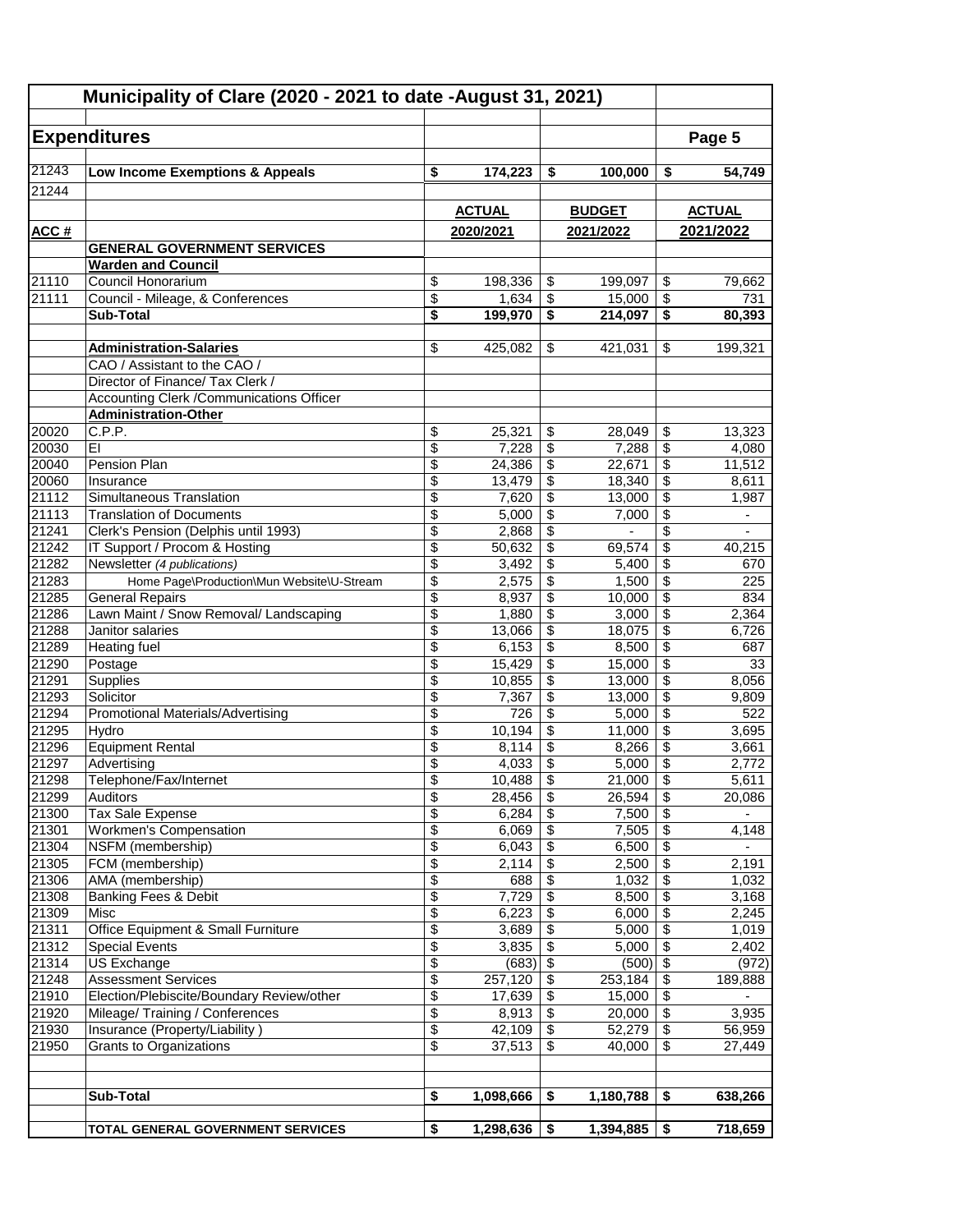| <b>Expenditures</b><br><b>PROTECTIVE SERVICES</b><br><b>ACUTAL</b><br><b>ACTUAL</b><br><b>BUDGET</b><br>2021/2022<br>ACC#<br>2020/2021<br>2021/2022<br><b>RCMP Administration</b><br>22120<br>RCMP Costs (7 members)<br>\$<br>1,141,688<br>598,955<br>1,197,859<br>\$<br>\$<br>$\overline{\mathcal{L}}$<br>$\overline{\mathcal{S}}$<br>22121<br><b>Prosecution Services</b><br>2,963<br>\$<br>10,000<br>\$<br>$\overline{\$}$<br>22130<br><b>DNA Testing</b><br>4,725<br>7,000<br>\$<br><b>Total RCMP</b><br>\$<br>\$<br>1,149,376<br>\$<br>1,214,859<br><b>Corrections</b><br>22310<br>\$<br>118,475<br>120,000<br>\$<br>\$<br><b>Total Jails</b><br>\$<br>118,475<br>120,000<br>29,379<br>\$<br>\$<br><b>Other Law Enforcement</b><br>22290<br><b>By-Law Enforcement</b><br>\$<br>2,000<br>\$<br>\$<br>$\blacksquare$<br>\$<br>22990<br><b>Unsightly Premises</b><br>\$<br>2,000<br>\$<br>876<br>\$<br>$\overline{\boldsymbol{\epsilon}}$<br>22930<br><b>Animal Control</b><br>\$<br>21,600<br>21,600<br><b>Total Other Law Enforcement</b><br>\$<br>22,476<br>\$<br>25.600<br>\$<br>12,831<br><b>Fire Departments</b><br>Fire Departments - General Operations<br>22400<br>\$<br>271.014<br>282,257<br>\$<br>\$<br>22404<br>Level I - Training<br>\$<br>$\overline{\$}$<br>\$<br>5,000<br>$\blacksquare$<br>Fire Dept - Members Appreciation<br>22405<br>\$<br>\$<br>2,000<br>\$<br>$\blacksquare$<br>St-Bernard Building Int.-Short and Long Term Debt<br>\$<br>17,821<br><b>Fire Department (Shared Services)</b><br>\$<br>22401<br>23,433<br>\$<br>\$<br>18,150<br>2,953<br>Sub Total Fire Departments<br>\$<br>\$<br>312,268<br>\$<br>307,407<br>New Capital Purchases from Area Rate<br>\$<br>\$<br>84,293<br>\$<br>131,183<br>22402<br>Equipment Purchase as per Vehicle Assessment<br>\$<br>\$<br>530,600<br>355,871<br>\$<br>\$<br>\$<br>Principal on Municipal Capital Loan<br>81,367<br>\$<br>100,000<br>Fire Dept Int.-Short and Long Term Debt<br>\$<br>$\overline{\$}$<br>29000<br>13,908<br>12,549<br>\$<br><b>Total - Fire Departments</b><br>\$<br>1,022,435<br>\$<br>\$<br>907,010<br>286,262<br><b>EMO &amp; Other</b><br>EMO Operations, etc<br>22510<br>\$<br>12.000<br>\$<br>9.550<br>\$<br>Clare Search and Rescue<br>\$<br>$\overline{\boldsymbol{\theta}}$<br>22511<br>5,000<br>5,000<br>\$<br>$\overline{\mathcal{S}}$<br>22515<br>\$<br>7,000<br>Signage<br>$\blacksquare$<br>$\boldsymbol{\theta}$<br>911 Civic Numbering<br>22520<br>1,637<br>\$<br>5,679<br>\$<br>\$<br><b>Total - EMO</b><br>16,187<br>\$<br>29,679<br>\$<br><b>Building Inspections &amp;</b><br><b>Development Officer</b><br>22292<br>Salaries (2)<br>\$<br>121,191<br>\$<br>140,828<br>\$<br>$\overline{\mathcal{L}}$<br>22293<br><b>CPP</b><br>5,512<br>\$<br>\$<br>6,802<br>\$<br>$\overline{\$}$<br>22294<br>EI<br>2,320<br>\$<br>3,736<br>22295<br>\$<br>$\overline{\mathbf{e}}$<br>7,397<br>\$<br>7,513<br>Pension<br>22296<br>Health Insurance<br>\$<br>4,499<br>\$<br>4,564<br>\$<br>\$<br>\$<br>22291<br><b>Workers Comp</b><br>1,892<br>\$<br>2,999<br>22298<br>$\overline{\$}$<br>$\overline{\$}$<br>Conventions & Training<br>\$<br>6,647<br>11,000<br><b>Supplies</b><br>\$<br>$\overline{\boldsymbol{\theta}}$<br>22299<br>2,280<br>\$<br>$\blacksquare$<br><b>Truck Repairs &amp; Gas</b><br>\$<br>$\overline{\mathbf{e}}$<br>\$<br>22300<br>7,008<br>8,000<br><b>Total Building Inspections</b><br>\$<br>185,442<br>\$<br>158,747<br>\$<br>22910<br>Security for Seniors<br>\$<br>38,702<br>\$<br>38,818<br>\$<br><b>Total Security for Seniors</b><br>\$<br>38,702<br>\$<br>38,818<br>\$<br>38,818 | Municipality of Clare (2020 - 2021 to date - August 31, 2021) |             |             |                 |
|-------------------------------------------------------------------------------------------------------------------------------------------------------------------------------------------------------------------------------------------------------------------------------------------------------------------------------------------------------------------------------------------------------------------------------------------------------------------------------------------------------------------------------------------------------------------------------------------------------------------------------------------------------------------------------------------------------------------------------------------------------------------------------------------------------------------------------------------------------------------------------------------------------------------------------------------------------------------------------------------------------------------------------------------------------------------------------------------------------------------------------------------------------------------------------------------------------------------------------------------------------------------------------------------------------------------------------------------------------------------------------------------------------------------------------------------------------------------------------------------------------------------------------------------------------------------------------------------------------------------------------------------------------------------------------------------------------------------------------------------------------------------------------------------------------------------------------------------------------------------------------------------------------------------------------------------------------------------------------------------------------------------------------------------------------------------------------------------------------------------------------------------------------------------------------------------------------------------------------------------------------------------------------------------------------------------------------------------------------------------------------------------------------------------------------------------------------------------------------------------------------------------------------------------------------------------------------------------------------------------------------------------------------------------------------------------------------------------------------------------------------------------------------------------------------------------------------------------------------------------------------------------------------------------------------------------------------------------------------------------------------------------------------------------------------------------------------------------------------------------------------------------------------------------------------------------------------------------------------------------------------------------------------------------------------------------------------------------------------------------------------------------------------------------------------------------------------------------------------------------------------------------------------------------------------------------------------------------------------------------------|---------------------------------------------------------------|-------------|-------------|-----------------|
|                                                                                                                                                                                                                                                                                                                                                                                                                                                                                                                                                                                                                                                                                                                                                                                                                                                                                                                                                                                                                                                                                                                                                                                                                                                                                                                                                                                                                                                                                                                                                                                                                                                                                                                                                                                                                                                                                                                                                                                                                                                                                                                                                                                                                                                                                                                                                                                                                                                                                                                                                                                                                                                                                                                                                                                                                                                                                                                                                                                                                                                                                                                                                                                                                                                                                                                                                                                                                                                                                                                                                                                                                         |                                                               |             |             | Page 6          |
|                                                                                                                                                                                                                                                                                                                                                                                                                                                                                                                                                                                                                                                                                                                                                                                                                                                                                                                                                                                                                                                                                                                                                                                                                                                                                                                                                                                                                                                                                                                                                                                                                                                                                                                                                                                                                                                                                                                                                                                                                                                                                                                                                                                                                                                                                                                                                                                                                                                                                                                                                                                                                                                                                                                                                                                                                                                                                                                                                                                                                                                                                                                                                                                                                                                                                                                                                                                                                                                                                                                                                                                                                         |                                                               |             |             |                 |
|                                                                                                                                                                                                                                                                                                                                                                                                                                                                                                                                                                                                                                                                                                                                                                                                                                                                                                                                                                                                                                                                                                                                                                                                                                                                                                                                                                                                                                                                                                                                                                                                                                                                                                                                                                                                                                                                                                                                                                                                                                                                                                                                                                                                                                                                                                                                                                                                                                                                                                                                                                                                                                                                                                                                                                                                                                                                                                                                                                                                                                                                                                                                                                                                                                                                                                                                                                                                                                                                                                                                                                                                                         |                                                               |             |             |                 |
|                                                                                                                                                                                                                                                                                                                                                                                                                                                                                                                                                                                                                                                                                                                                                                                                                                                                                                                                                                                                                                                                                                                                                                                                                                                                                                                                                                                                                                                                                                                                                                                                                                                                                                                                                                                                                                                                                                                                                                                                                                                                                                                                                                                                                                                                                                                                                                                                                                                                                                                                                                                                                                                                                                                                                                                                                                                                                                                                                                                                                                                                                                                                                                                                                                                                                                                                                                                                                                                                                                                                                                                                                         |                                                               |             |             |                 |
|                                                                                                                                                                                                                                                                                                                                                                                                                                                                                                                                                                                                                                                                                                                                                                                                                                                                                                                                                                                                                                                                                                                                                                                                                                                                                                                                                                                                                                                                                                                                                                                                                                                                                                                                                                                                                                                                                                                                                                                                                                                                                                                                                                                                                                                                                                                                                                                                                                                                                                                                                                                                                                                                                                                                                                                                                                                                                                                                                                                                                                                                                                                                                                                                                                                                                                                                                                                                                                                                                                                                                                                                                         |                                                               |             |             |                 |
|                                                                                                                                                                                                                                                                                                                                                                                                                                                                                                                                                                                                                                                                                                                                                                                                                                                                                                                                                                                                                                                                                                                                                                                                                                                                                                                                                                                                                                                                                                                                                                                                                                                                                                                                                                                                                                                                                                                                                                                                                                                                                                                                                                                                                                                                                                                                                                                                                                                                                                                                                                                                                                                                                                                                                                                                                                                                                                                                                                                                                                                                                                                                                                                                                                                                                                                                                                                                                                                                                                                                                                                                                         |                                                               |             |             |                 |
|                                                                                                                                                                                                                                                                                                                                                                                                                                                                                                                                                                                                                                                                                                                                                                                                                                                                                                                                                                                                                                                                                                                                                                                                                                                                                                                                                                                                                                                                                                                                                                                                                                                                                                                                                                                                                                                                                                                                                                                                                                                                                                                                                                                                                                                                                                                                                                                                                                                                                                                                                                                                                                                                                                                                                                                                                                                                                                                                                                                                                                                                                                                                                                                                                                                                                                                                                                                                                                                                                                                                                                                                                         |                                                               |             |             |                 |
|                                                                                                                                                                                                                                                                                                                                                                                                                                                                                                                                                                                                                                                                                                                                                                                                                                                                                                                                                                                                                                                                                                                                                                                                                                                                                                                                                                                                                                                                                                                                                                                                                                                                                                                                                                                                                                                                                                                                                                                                                                                                                                                                                                                                                                                                                                                                                                                                                                                                                                                                                                                                                                                                                                                                                                                                                                                                                                                                                                                                                                                                                                                                                                                                                                                                                                                                                                                                                                                                                                                                                                                                                         |                                                               |             |             | 638             |
|                                                                                                                                                                                                                                                                                                                                                                                                                                                                                                                                                                                                                                                                                                                                                                                                                                                                                                                                                                                                                                                                                                                                                                                                                                                                                                                                                                                                                                                                                                                                                                                                                                                                                                                                                                                                                                                                                                                                                                                                                                                                                                                                                                                                                                                                                                                                                                                                                                                                                                                                                                                                                                                                                                                                                                                                                                                                                                                                                                                                                                                                                                                                                                                                                                                                                                                                                                                                                                                                                                                                                                                                                         |                                                               |             |             | 5,323           |
|                                                                                                                                                                                                                                                                                                                                                                                                                                                                                                                                                                                                                                                                                                                                                                                                                                                                                                                                                                                                                                                                                                                                                                                                                                                                                                                                                                                                                                                                                                                                                                                                                                                                                                                                                                                                                                                                                                                                                                                                                                                                                                                                                                                                                                                                                                                                                                                                                                                                                                                                                                                                                                                                                                                                                                                                                                                                                                                                                                                                                                                                                                                                                                                                                                                                                                                                                                                                                                                                                                                                                                                                                         |                                                               |             |             | 604,915         |
|                                                                                                                                                                                                                                                                                                                                                                                                                                                                                                                                                                                                                                                                                                                                                                                                                                                                                                                                                                                                                                                                                                                                                                                                                                                                                                                                                                                                                                                                                                                                                                                                                                                                                                                                                                                                                                                                                                                                                                                                                                                                                                                                                                                                                                                                                                                                                                                                                                                                                                                                                                                                                                                                                                                                                                                                                                                                                                                                                                                                                                                                                                                                                                                                                                                                                                                                                                                                                                                                                                                                                                                                                         |                                                               |             |             |                 |
|                                                                                                                                                                                                                                                                                                                                                                                                                                                                                                                                                                                                                                                                                                                                                                                                                                                                                                                                                                                                                                                                                                                                                                                                                                                                                                                                                                                                                                                                                                                                                                                                                                                                                                                                                                                                                                                                                                                                                                                                                                                                                                                                                                                                                                                                                                                                                                                                                                                                                                                                                                                                                                                                                                                                                                                                                                                                                                                                                                                                                                                                                                                                                                                                                                                                                                                                                                                                                                                                                                                                                                                                                         |                                                               |             |             | 29,379          |
|                                                                                                                                                                                                                                                                                                                                                                                                                                                                                                                                                                                                                                                                                                                                                                                                                                                                                                                                                                                                                                                                                                                                                                                                                                                                                                                                                                                                                                                                                                                                                                                                                                                                                                                                                                                                                                                                                                                                                                                                                                                                                                                                                                                                                                                                                                                                                                                                                                                                                                                                                                                                                                                                                                                                                                                                                                                                                                                                                                                                                                                                                                                                                                                                                                                                                                                                                                                                                                                                                                                                                                                                                         |                                                               |             |             |                 |
|                                                                                                                                                                                                                                                                                                                                                                                                                                                                                                                                                                                                                                                                                                                                                                                                                                                                                                                                                                                                                                                                                                                                                                                                                                                                                                                                                                                                                                                                                                                                                                                                                                                                                                                                                                                                                                                                                                                                                                                                                                                                                                                                                                                                                                                                                                                                                                                                                                                                                                                                                                                                                                                                                                                                                                                                                                                                                                                                                                                                                                                                                                                                                                                                                                                                                                                                                                                                                                                                                                                                                                                                                         |                                                               |             |             |                 |
|                                                                                                                                                                                                                                                                                                                                                                                                                                                                                                                                                                                                                                                                                                                                                                                                                                                                                                                                                                                                                                                                                                                                                                                                                                                                                                                                                                                                                                                                                                                                                                                                                                                                                                                                                                                                                                                                                                                                                                                                                                                                                                                                                                                                                                                                                                                                                                                                                                                                                                                                                                                                                                                                                                                                                                                                                                                                                                                                                                                                                                                                                                                                                                                                                                                                                                                                                                                                                                                                                                                                                                                                                         |                                                               |             |             | 2,031           |
|                                                                                                                                                                                                                                                                                                                                                                                                                                                                                                                                                                                                                                                                                                                                                                                                                                                                                                                                                                                                                                                                                                                                                                                                                                                                                                                                                                                                                                                                                                                                                                                                                                                                                                                                                                                                                                                                                                                                                                                                                                                                                                                                                                                                                                                                                                                                                                                                                                                                                                                                                                                                                                                                                                                                                                                                                                                                                                                                                                                                                                                                                                                                                                                                                                                                                                                                                                                                                                                                                                                                                                                                                         |                                                               |             |             | $\blacksquare$  |
|                                                                                                                                                                                                                                                                                                                                                                                                                                                                                                                                                                                                                                                                                                                                                                                                                                                                                                                                                                                                                                                                                                                                                                                                                                                                                                                                                                                                                                                                                                                                                                                                                                                                                                                                                                                                                                                                                                                                                                                                                                                                                                                                                                                                                                                                                                                                                                                                                                                                                                                                                                                                                                                                                                                                                                                                                                                                                                                                                                                                                                                                                                                                                                                                                                                                                                                                                                                                                                                                                                                                                                                                                         |                                                               |             |             | 10,800          |
|                                                                                                                                                                                                                                                                                                                                                                                                                                                                                                                                                                                                                                                                                                                                                                                                                                                                                                                                                                                                                                                                                                                                                                                                                                                                                                                                                                                                                                                                                                                                                                                                                                                                                                                                                                                                                                                                                                                                                                                                                                                                                                                                                                                                                                                                                                                                                                                                                                                                                                                                                                                                                                                                                                                                                                                                                                                                                                                                                                                                                                                                                                                                                                                                                                                                                                                                                                                                                                                                                                                                                                                                                         |                                                               |             |             |                 |
|                                                                                                                                                                                                                                                                                                                                                                                                                                                                                                                                                                                                                                                                                                                                                                                                                                                                                                                                                                                                                                                                                                                                                                                                                                                                                                                                                                                                                                                                                                                                                                                                                                                                                                                                                                                                                                                                                                                                                                                                                                                                                                                                                                                                                                                                                                                                                                                                                                                                                                                                                                                                                                                                                                                                                                                                                                                                                                                                                                                                                                                                                                                                                                                                                                                                                                                                                                                                                                                                                                                                                                                                                         |                                                               |             |             |                 |
|                                                                                                                                                                                                                                                                                                                                                                                                                                                                                                                                                                                                                                                                                                                                                                                                                                                                                                                                                                                                                                                                                                                                                                                                                                                                                                                                                                                                                                                                                                                                                                                                                                                                                                                                                                                                                                                                                                                                                                                                                                                                                                                                                                                                                                                                                                                                                                                                                                                                                                                                                                                                                                                                                                                                                                                                                                                                                                                                                                                                                                                                                                                                                                                                                                                                                                                                                                                                                                                                                                                                                                                                                         |                                                               |             |             | 276,310         |
|                                                                                                                                                                                                                                                                                                                                                                                                                                                                                                                                                                                                                                                                                                                                                                                                                                                                                                                                                                                                                                                                                                                                                                                                                                                                                                                                                                                                                                                                                                                                                                                                                                                                                                                                                                                                                                                                                                                                                                                                                                                                                                                                                                                                                                                                                                                                                                                                                                                                                                                                                                                                                                                                                                                                                                                                                                                                                                                                                                                                                                                                                                                                                                                                                                                                                                                                                                                                                                                                                                                                                                                                                         |                                                               |             |             | $\blacksquare$  |
|                                                                                                                                                                                                                                                                                                                                                                                                                                                                                                                                                                                                                                                                                                                                                                                                                                                                                                                                                                                                                                                                                                                                                                                                                                                                                                                                                                                                                                                                                                                                                                                                                                                                                                                                                                                                                                                                                                                                                                                                                                                                                                                                                                                                                                                                                                                                                                                                                                                                                                                                                                                                                                                                                                                                                                                                                                                                                                                                                                                                                                                                                                                                                                                                                                                                                                                                                                                                                                                                                                                                                                                                                         |                                                               |             |             | $\mathbf{r}$    |
|                                                                                                                                                                                                                                                                                                                                                                                                                                                                                                                                                                                                                                                                                                                                                                                                                                                                                                                                                                                                                                                                                                                                                                                                                                                                                                                                                                                                                                                                                                                                                                                                                                                                                                                                                                                                                                                                                                                                                                                                                                                                                                                                                                                                                                                                                                                                                                                                                                                                                                                                                                                                                                                                                                                                                                                                                                                                                                                                                                                                                                                                                                                                                                                                                                                                                                                                                                                                                                                                                                                                                                                                                         |                                                               |             |             |                 |
|                                                                                                                                                                                                                                                                                                                                                                                                                                                                                                                                                                                                                                                                                                                                                                                                                                                                                                                                                                                                                                                                                                                                                                                                                                                                                                                                                                                                                                                                                                                                                                                                                                                                                                                                                                                                                                                                                                                                                                                                                                                                                                                                                                                                                                                                                                                                                                                                                                                                                                                                                                                                                                                                                                                                                                                                                                                                                                                                                                                                                                                                                                                                                                                                                                                                                                                                                                                                                                                                                                                                                                                                                         |                                                               |             |             | 279,264         |
|                                                                                                                                                                                                                                                                                                                                                                                                                                                                                                                                                                                                                                                                                                                                                                                                                                                                                                                                                                                                                                                                                                                                                                                                                                                                                                                                                                                                                                                                                                                                                                                                                                                                                                                                                                                                                                                                                                                                                                                                                                                                                                                                                                                                                                                                                                                                                                                                                                                                                                                                                                                                                                                                                                                                                                                                                                                                                                                                                                                                                                                                                                                                                                                                                                                                                                                                                                                                                                                                                                                                                                                                                         |                                                               |             |             | 847             |
|                                                                                                                                                                                                                                                                                                                                                                                                                                                                                                                                                                                                                                                                                                                                                                                                                                                                                                                                                                                                                                                                                                                                                                                                                                                                                                                                                                                                                                                                                                                                                                                                                                                                                                                                                                                                                                                                                                                                                                                                                                                                                                                                                                                                                                                                                                                                                                                                                                                                                                                                                                                                                                                                                                                                                                                                                                                                                                                                                                                                                                                                                                                                                                                                                                                                                                                                                                                                                                                                                                                                                                                                                         |                                                               |             |             | (9,000)         |
|                                                                                                                                                                                                                                                                                                                                                                                                                                                                                                                                                                                                                                                                                                                                                                                                                                                                                                                                                                                                                                                                                                                                                                                                                                                                                                                                                                                                                                                                                                                                                                                                                                                                                                                                                                                                                                                                                                                                                                                                                                                                                                                                                                                                                                                                                                                                                                                                                                                                                                                                                                                                                                                                                                                                                                                                                                                                                                                                                                                                                                                                                                                                                                                                                                                                                                                                                                                                                                                                                                                                                                                                                         |                                                               |             |             |                 |
|                                                                                                                                                                                                                                                                                                                                                                                                                                                                                                                                                                                                                                                                                                                                                                                                                                                                                                                                                                                                                                                                                                                                                                                                                                                                                                                                                                                                                                                                                                                                                                                                                                                                                                                                                                                                                                                                                                                                                                                                                                                                                                                                                                                                                                                                                                                                                                                                                                                                                                                                                                                                                                                                                                                                                                                                                                                                                                                                                                                                                                                                                                                                                                                                                                                                                                                                                                                                                                                                                                                                                                                                                         |                                                               |             |             | 15,151          |
|                                                                                                                                                                                                                                                                                                                                                                                                                                                                                                                                                                                                                                                                                                                                                                                                                                                                                                                                                                                                                                                                                                                                                                                                                                                                                                                                                                                                                                                                                                                                                                                                                                                                                                                                                                                                                                                                                                                                                                                                                                                                                                                                                                                                                                                                                                                                                                                                                                                                                                                                                                                                                                                                                                                                                                                                                                                                                                                                                                                                                                                                                                                                                                                                                                                                                                                                                                                                                                                                                                                                                                                                                         |                                                               |             |             |                 |
|                                                                                                                                                                                                                                                                                                                                                                                                                                                                                                                                                                                                                                                                                                                                                                                                                                                                                                                                                                                                                                                                                                                                                                                                                                                                                                                                                                                                                                                                                                                                                                                                                                                                                                                                                                                                                                                                                                                                                                                                                                                                                                                                                                                                                                                                                                                                                                                                                                                                                                                                                                                                                                                                                                                                                                                                                                                                                                                                                                                                                                                                                                                                                                                                                                                                                                                                                                                                                                                                                                                                                                                                                         |                                                               |             |             |                 |
|                                                                                                                                                                                                                                                                                                                                                                                                                                                                                                                                                                                                                                                                                                                                                                                                                                                                                                                                                                                                                                                                                                                                                                                                                                                                                                                                                                                                                                                                                                                                                                                                                                                                                                                                                                                                                                                                                                                                                                                                                                                                                                                                                                                                                                                                                                                                                                                                                                                                                                                                                                                                                                                                                                                                                                                                                                                                                                                                                                                                                                                                                                                                                                                                                                                                                                                                                                                                                                                                                                                                                                                                                         |                                                               |             |             | 3,916           |
|                                                                                                                                                                                                                                                                                                                                                                                                                                                                                                                                                                                                                                                                                                                                                                                                                                                                                                                                                                                                                                                                                                                                                                                                                                                                                                                                                                                                                                                                                                                                                                                                                                                                                                                                                                                                                                                                                                                                                                                                                                                                                                                                                                                                                                                                                                                                                                                                                                                                                                                                                                                                                                                                                                                                                                                                                                                                                                                                                                                                                                                                                                                                                                                                                                                                                                                                                                                                                                                                                                                                                                                                                         |                                                               |             |             | 5,000           |
|                                                                                                                                                                                                                                                                                                                                                                                                                                                                                                                                                                                                                                                                                                                                                                                                                                                                                                                                                                                                                                                                                                                                                                                                                                                                                                                                                                                                                                                                                                                                                                                                                                                                                                                                                                                                                                                                                                                                                                                                                                                                                                                                                                                                                                                                                                                                                                                                                                                                                                                                                                                                                                                                                                                                                                                                                                                                                                                                                                                                                                                                                                                                                                                                                                                                                                                                                                                                                                                                                                                                                                                                                         |                                                               |             |             |                 |
|                                                                                                                                                                                                                                                                                                                                                                                                                                                                                                                                                                                                                                                                                                                                                                                                                                                                                                                                                                                                                                                                                                                                                                                                                                                                                                                                                                                                                                                                                                                                                                                                                                                                                                                                                                                                                                                                                                                                                                                                                                                                                                                                                                                                                                                                                                                                                                                                                                                                                                                                                                                                                                                                                                                                                                                                                                                                                                                                                                                                                                                                                                                                                                                                                                                                                                                                                                                                                                                                                                                                                                                                                         |                                                               |             |             | 191<br>9.107    |
|                                                                                                                                                                                                                                                                                                                                                                                                                                                                                                                                                                                                                                                                                                                                                                                                                                                                                                                                                                                                                                                                                                                                                                                                                                                                                                                                                                                                                                                                                                                                                                                                                                                                                                                                                                                                                                                                                                                                                                                                                                                                                                                                                                                                                                                                                                                                                                                                                                                                                                                                                                                                                                                                                                                                                                                                                                                                                                                                                                                                                                                                                                                                                                                                                                                                                                                                                                                                                                                                                                                                                                                                                         |                                                               |             |             |                 |
|                                                                                                                                                                                                                                                                                                                                                                                                                                                                                                                                                                                                                                                                                                                                                                                                                                                                                                                                                                                                                                                                                                                                                                                                                                                                                                                                                                                                                                                                                                                                                                                                                                                                                                                                                                                                                                                                                                                                                                                                                                                                                                                                                                                                                                                                                                                                                                                                                                                                                                                                                                                                                                                                                                                                                                                                                                                                                                                                                                                                                                                                                                                                                                                                                                                                                                                                                                                                                                                                                                                                                                                                                         |                                                               |             |             |                 |
|                                                                                                                                                                                                                                                                                                                                                                                                                                                                                                                                                                                                                                                                                                                                                                                                                                                                                                                                                                                                                                                                                                                                                                                                                                                                                                                                                                                                                                                                                                                                                                                                                                                                                                                                                                                                                                                                                                                                                                                                                                                                                                                                                                                                                                                                                                                                                                                                                                                                                                                                                                                                                                                                                                                                                                                                                                                                                                                                                                                                                                                                                                                                                                                                                                                                                                                                                                                                                                                                                                                                                                                                                         |                                                               |             |             |                 |
|                                                                                                                                                                                                                                                                                                                                                                                                                                                                                                                                                                                                                                                                                                                                                                                                                                                                                                                                                                                                                                                                                                                                                                                                                                                                                                                                                                                                                                                                                                                                                                                                                                                                                                                                                                                                                                                                                                                                                                                                                                                                                                                                                                                                                                                                                                                                                                                                                                                                                                                                                                                                                                                                                                                                                                                                                                                                                                                                                                                                                                                                                                                                                                                                                                                                                                                                                                                                                                                                                                                                                                                                                         |                                                               |             |             | 52,132<br>2,680 |
|                                                                                                                                                                                                                                                                                                                                                                                                                                                                                                                                                                                                                                                                                                                                                                                                                                                                                                                                                                                                                                                                                                                                                                                                                                                                                                                                                                                                                                                                                                                                                                                                                                                                                                                                                                                                                                                                                                                                                                                                                                                                                                                                                                                                                                                                                                                                                                                                                                                                                                                                                                                                                                                                                                                                                                                                                                                                                                                                                                                                                                                                                                                                                                                                                                                                                                                                                                                                                                                                                                                                                                                                                         |                                                               |             |             | 1,153           |
|                                                                                                                                                                                                                                                                                                                                                                                                                                                                                                                                                                                                                                                                                                                                                                                                                                                                                                                                                                                                                                                                                                                                                                                                                                                                                                                                                                                                                                                                                                                                                                                                                                                                                                                                                                                                                                                                                                                                                                                                                                                                                                                                                                                                                                                                                                                                                                                                                                                                                                                                                                                                                                                                                                                                                                                                                                                                                                                                                                                                                                                                                                                                                                                                                                                                                                                                                                                                                                                                                                                                                                                                                         |                                                               |             |             | 3.174           |
|                                                                                                                                                                                                                                                                                                                                                                                                                                                                                                                                                                                                                                                                                                                                                                                                                                                                                                                                                                                                                                                                                                                                                                                                                                                                                                                                                                                                                                                                                                                                                                                                                                                                                                                                                                                                                                                                                                                                                                                                                                                                                                                                                                                                                                                                                                                                                                                                                                                                                                                                                                                                                                                                                                                                                                                                                                                                                                                                                                                                                                                                                                                                                                                                                                                                                                                                                                                                                                                                                                                                                                                                                         |                                                               |             |             | 1,926           |
|                                                                                                                                                                                                                                                                                                                                                                                                                                                                                                                                                                                                                                                                                                                                                                                                                                                                                                                                                                                                                                                                                                                                                                                                                                                                                                                                                                                                                                                                                                                                                                                                                                                                                                                                                                                                                                                                                                                                                                                                                                                                                                                                                                                                                                                                                                                                                                                                                                                                                                                                                                                                                                                                                                                                                                                                                                                                                                                                                                                                                                                                                                                                                                                                                                                                                                                                                                                                                                                                                                                                                                                                                         |                                                               |             |             | 1,131           |
|                                                                                                                                                                                                                                                                                                                                                                                                                                                                                                                                                                                                                                                                                                                                                                                                                                                                                                                                                                                                                                                                                                                                                                                                                                                                                                                                                                                                                                                                                                                                                                                                                                                                                                                                                                                                                                                                                                                                                                                                                                                                                                                                                                                                                                                                                                                                                                                                                                                                                                                                                                                                                                                                                                                                                                                                                                                                                                                                                                                                                                                                                                                                                                                                                                                                                                                                                                                                                                                                                                                                                                                                                         |                                                               |             |             | 1,291           |
|                                                                                                                                                                                                                                                                                                                                                                                                                                                                                                                                                                                                                                                                                                                                                                                                                                                                                                                                                                                                                                                                                                                                                                                                                                                                                                                                                                                                                                                                                                                                                                                                                                                                                                                                                                                                                                                                                                                                                                                                                                                                                                                                                                                                                                                                                                                                                                                                                                                                                                                                                                                                                                                                                                                                                                                                                                                                                                                                                                                                                                                                                                                                                                                                                                                                                                                                                                                                                                                                                                                                                                                                                         |                                                               |             |             | $\sim$<br>3,636 |
|                                                                                                                                                                                                                                                                                                                                                                                                                                                                                                                                                                                                                                                                                                                                                                                                                                                                                                                                                                                                                                                                                                                                                                                                                                                                                                                                                                                                                                                                                                                                                                                                                                                                                                                                                                                                                                                                                                                                                                                                                                                                                                                                                                                                                                                                                                                                                                                                                                                                                                                                                                                                                                                                                                                                                                                                                                                                                                                                                                                                                                                                                                                                                                                                                                                                                                                                                                                                                                                                                                                                                                                                                         |                                                               |             |             | 67,123          |
|                                                                                                                                                                                                                                                                                                                                                                                                                                                                                                                                                                                                                                                                                                                                                                                                                                                                                                                                                                                                                                                                                                                                                                                                                                                                                                                                                                                                                                                                                                                                                                                                                                                                                                                                                                                                                                                                                                                                                                                                                                                                                                                                                                                                                                                                                                                                                                                                                                                                                                                                                                                                                                                                                                                                                                                                                                                                                                                                                                                                                                                                                                                                                                                                                                                                                                                                                                                                                                                                                                                                                                                                                         |                                                               |             |             |                 |
|                                                                                                                                                                                                                                                                                                                                                                                                                                                                                                                                                                                                                                                                                                                                                                                                                                                                                                                                                                                                                                                                                                                                                                                                                                                                                                                                                                                                                                                                                                                                                                                                                                                                                                                                                                                                                                                                                                                                                                                                                                                                                                                                                                                                                                                                                                                                                                                                                                                                                                                                                                                                                                                                                                                                                                                                                                                                                                                                                                                                                                                                                                                                                                                                                                                                                                                                                                                                                                                                                                                                                                                                                         |                                                               |             |             | 38,818          |
|                                                                                                                                                                                                                                                                                                                                                                                                                                                                                                                                                                                                                                                                                                                                                                                                                                                                                                                                                                                                                                                                                                                                                                                                                                                                                                                                                                                                                                                                                                                                                                                                                                                                                                                                                                                                                                                                                                                                                                                                                                                                                                                                                                                                                                                                                                                                                                                                                                                                                                                                                                                                                                                                                                                                                                                                                                                                                                                                                                                                                                                                                                                                                                                                                                                                                                                                                                                                                                                                                                                                                                                                                         |                                                               |             |             |                 |
|                                                                                                                                                                                                                                                                                                                                                                                                                                                                                                                                                                                                                                                                                                                                                                                                                                                                                                                                                                                                                                                                                                                                                                                                                                                                                                                                                                                                                                                                                                                                                                                                                                                                                                                                                                                                                                                                                                                                                                                                                                                                                                                                                                                                                                                                                                                                                                                                                                                                                                                                                                                                                                                                                                                                                                                                                                                                                                                                                                                                                                                                                                                                                                                                                                                                                                                                                                                                                                                                                                                                                                                                                         | <b>TOTAL PROTECTIVE SERVICES</b>                              | \$2,526,398 | \$2,521,408 | \$1,048,436     |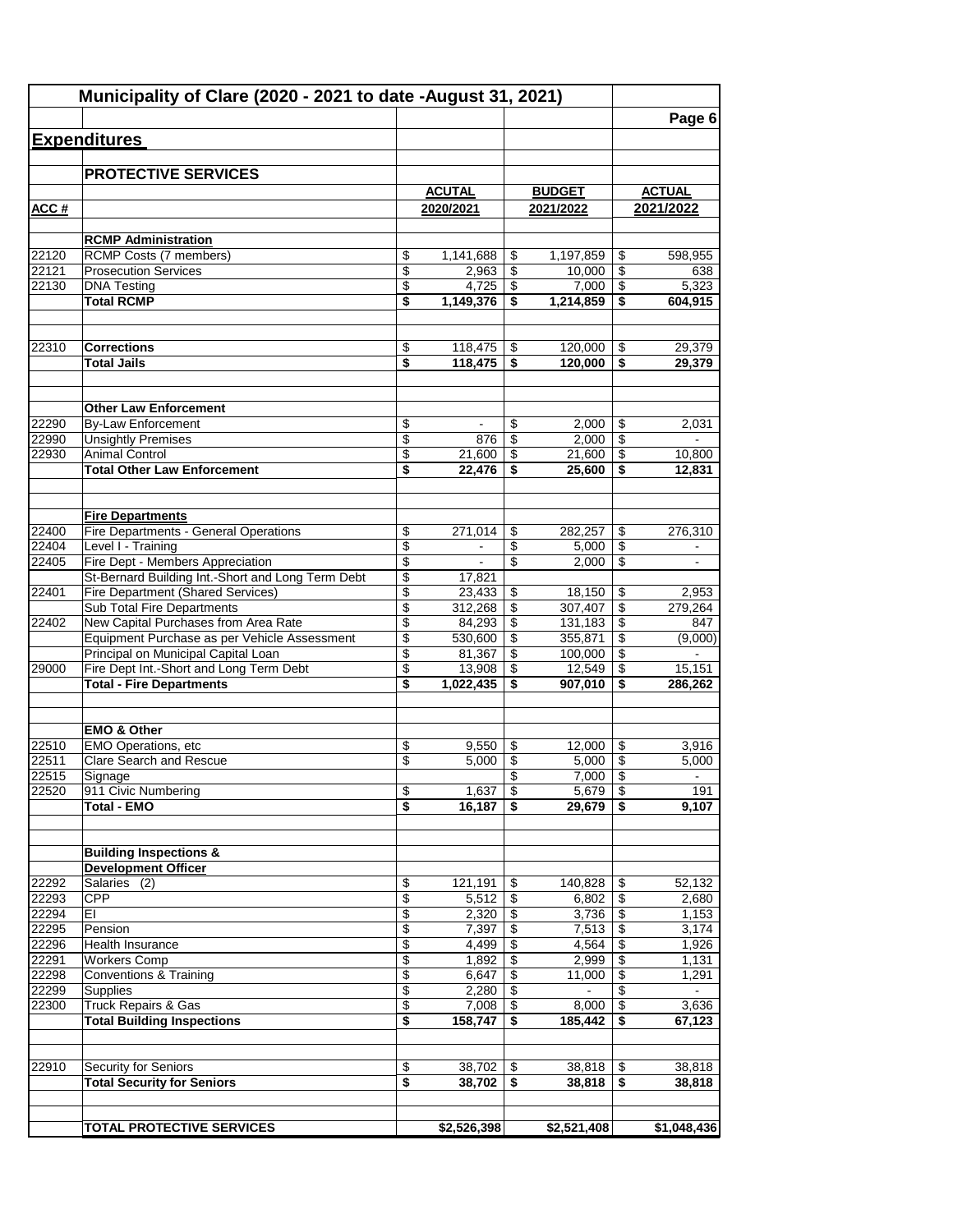|       | Municipality of Clare (2020 - 2021 to date -August 31, 2021) |                                      |               |                         |               |                          |               |
|-------|--------------------------------------------------------------|--------------------------------------|---------------|-------------------------|---------------|--------------------------|---------------|
|       |                                                              |                                      |               |                         |               |                          | Page 7        |
|       | <b>Expenditures</b>                                          |                                      |               |                         |               |                          |               |
|       |                                                              |                                      |               |                         |               |                          |               |
|       | <b>TRANSPORTATION SERVICES</b>                               |                                      |               |                         |               |                          |               |
|       |                                                              |                                      |               |                         |               |                          |               |
|       |                                                              |                                      | <b>ACTUAL</b> |                         | <b>BUDGET</b> |                          | <b>ACTUAL</b> |
| Acct# |                                                              |                                      | 2020/2021     |                         | 2021/2022     |                          | 2021/2022     |
|       | <b>Public Transit</b>                                        |                                      |               |                         |               |                          |               |
| 23500 | <b>Transport de Clare</b>                                    | \$                                   | 25,000        | \$                      | 25,000        | \$                       | 25,000        |
|       | <b>Sub-Total</b>                                             | \$                                   | 25,000        | $\mathfrak{S}$          | 25,000        | \$                       | 25,000        |
|       |                                                              |                                      |               |                         |               |                          |               |
|       | <b>Sidewalks/Street Lights/Roads</b>                         |                                      |               |                         |               |                          |               |
| 23230 | <b>Repairs to Sidewalks</b>                                  | \$                                   | 411           | \$                      | 1,500         | \$                       | ۰             |
| 23232 | Sidewalks - Snow Removal                                     | \$                                   | 46,107        | \$                      | 48,412        | \$                       |               |
| 23234 | Private Road Maintenance (By-Law 34)                         | \$                                   | 4,600         | \$                      | 4,400         | \$                       | 4,400         |
| 23250 | <b>Street Lights Area Rate</b>                               | \$                                   | 27,122        | \$                      | 26,609        | $\overline{\mathcal{L}}$ | 11,612        |
| 23240 | Roads/Beach Access                                           | \$                                   | 2,275         | \$                      | 4,000         | \$                       |               |
| 23242 | Paving Manholes/Catch Basins                                 |                                      |               | \$                      |               |                          |               |
|       | <b>Sub-Total</b>                                             | \$                                   | 80,514        | \$                      | 84,921        | \$                       | 16,012        |
|       |                                                              |                                      |               |                         |               |                          |               |
|       | <b>TOTAL TRANSP. SERVICES</b>                                | $\overline{\boldsymbol{\mathsf{s}}}$ | 105,514       | \$                      | 109,921       | \$                       | 41,012        |
|       |                                                              |                                      |               |                         |               |                          |               |
|       |                                                              |                                      |               |                         |               |                          |               |
|       | <b>DEBT CHARGES</b>                                          |                                      |               |                         |               |                          |               |
| 28995 | Principal-CHC Loan (Yr.12of 20)                              | \$                                   | 125,000       | $\sqrt[6]{\frac{1}{2}}$ | 125,000       |                          |               |
| 28995 | Principal - Fire Dept Loan (Yr 7 of 15)                      | \$                                   | 53,333        | $\sqrt[6]{\frac{1}{2}}$ | 53,333        | \$                       | 53,333        |
| 28995 | Principal -St-Bernard Firehall Loan (Yr 2 of 20)             | \$                                   | 28,851        | \$                      | 28,851        |                          |               |
|       | <b>TOTAL PRINCIPAL DEBT CHARGES</b>                          | \$                                   | 207,184       | \$                      | 207,184       | \$                       | 53,333        |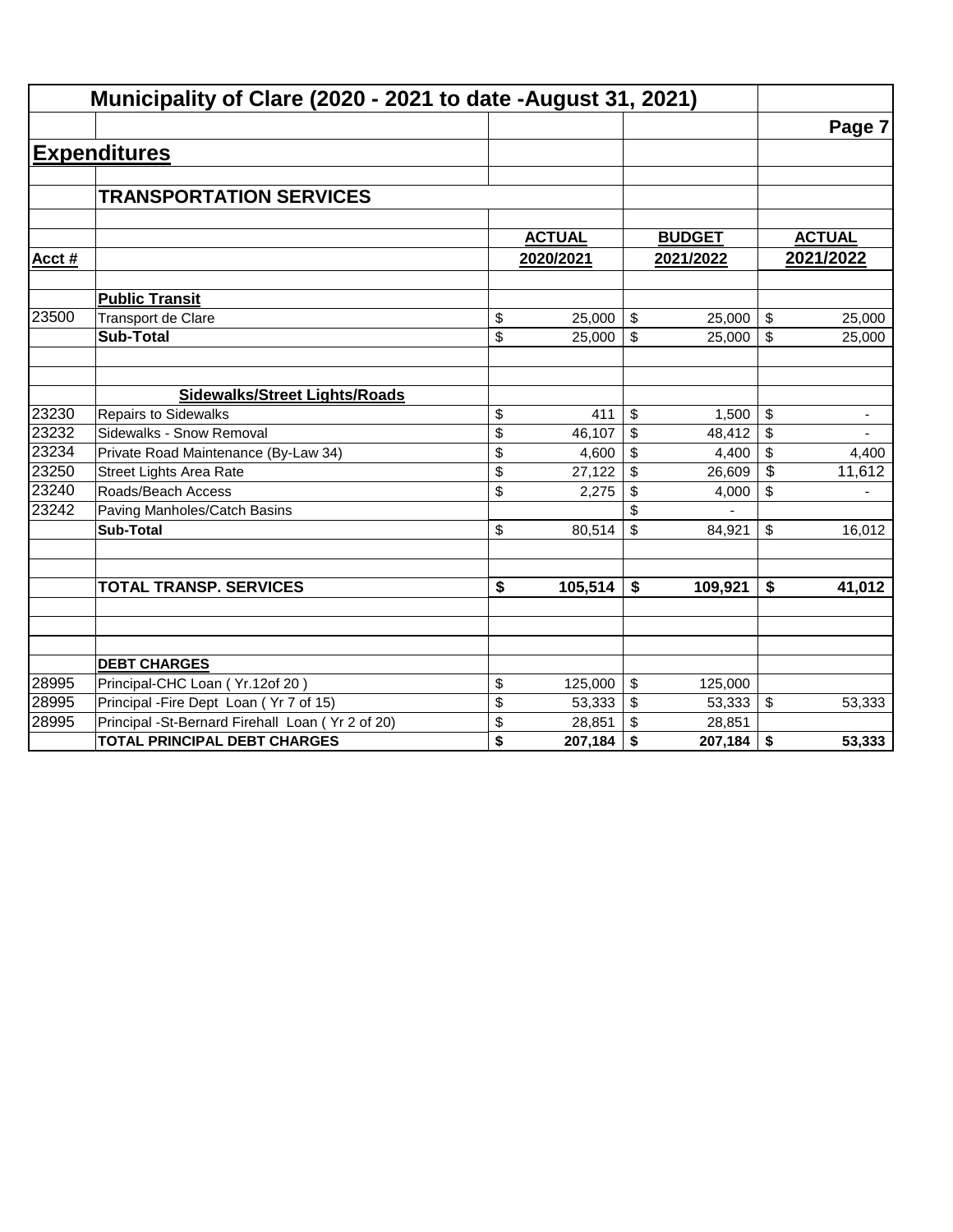|       | Municipality of Clare (2020 - 2021 to date -August 31, 2021) |               |                           |               |                                      |               |
|-------|--------------------------------------------------------------|---------------|---------------------------|---------------|--------------------------------------|---------------|
|       |                                                              |               |                           |               |                                      |               |
|       |                                                              |               |                           |               |                                      | Page 8        |
|       | <b>Expenditures</b>                                          |               |                           |               |                                      |               |
|       |                                                              |               |                           |               |                                      |               |
|       |                                                              | <b>ACTUAL</b> |                           | <b>BUDGET</b> |                                      | <b>ACTUAL</b> |
| Acc#  | <b>ENVIRONMENTAL HEALTH SERVICES</b>                         | 2020/2021     |                           | 2021/2022     |                                      | 2021/2022     |
|       | <b>Sewer - General Operations</b>                            |               |                           |               |                                      |               |
| 24200 | <b>Training and Conferences</b>                              | \$<br>1,362   | $\frac{1}{2}$             | 3,500         | \$                                   | 1,114         |
| 24210 | Wages - 1FTE 1PTE                                            | \$<br>73,527  | \$                        | 107,537       | \$                                   | 43,350        |
| 24216 | CPP                                                          | \$<br>3,595   | \$                        | 5,479         | \$                                   | 2,209         |
| 24217 | EI                                                           | \$<br>1,544   | \$                        | 2,491         | \$                                   | 959           |
| 24218 | Pension Plan                                                 | \$<br>5,048   | \$                        | 6,348         | $\overline{\boldsymbol{\theta}}$     | 2,143         |
| 24219 | Group Insurance                                              | \$<br>2,763   | \$                        | 4,199         | $\overline{\boldsymbol{\theta}}$     | 1,171         |
| 24222 | <b>Workers Comp</b>                                          | \$<br>1,208   | \$                        | 2,334         | $\overline{\$}$                      | 941           |
| 24221 | Truck Maintenance, & Gas                                     | \$<br>7,942   | \$                        | 8,500         | $\overline{\mathfrak{s}}$            | 4,044         |
| 24223 | Public Works Garage (Belliveau Cove)                         | \$<br>3,357   | \$                        | 3,000         | \$                                   | 1,015         |
| 24260 | <b>Public Works Operations</b>                               |               | \$                        | 8,000         | $\overline{\mathbf{e}}$              | 3,811         |
| 24295 | Snow Removal (all locations)                                 | \$<br>1,341   | $\overline{\mathbf{s}}$   | 3,000         | \$                                   | 82            |
|       | <b>Sub-Total Sewer - General Operations</b>                  | \$<br>101,686 | \$                        | 154,388       | \$                                   | 60,839        |
|       |                                                              |               |                           |               |                                      |               |
|       | <b>Sewage Treatment Plant Operations</b>                     |               |                           |               |                                      |               |
|       | <b>Meteghan</b>                                              |               |                           |               |                                      |               |
| 24211 | Sewer Hydro                                                  | \$<br>22,316  | $\boldsymbol{\mathsf{S}}$ | 19,000        | \$                                   | 6,620         |
| 24212 | Supplies & Repairs                                           | \$<br>21,802  | \$                        | 18,500        | $\overline{\$}$                      | 3,093         |
| 24214 | Testing                                                      | \$<br>1,715   | $\boldsymbol{\mathsf{S}}$ | 2,100         | $\overline{\$}$                      | 656           |
|       | <b>Sub-Total Meteghan</b>                                    | \$<br>45,832  | \$                        | 39,600        | \$                                   | 10,369        |
|       |                                                              |               |                           |               |                                      |               |
|       | <b>Sewage Treatment Plant Operations</b>                     |               |                           |               |                                      |               |
|       | <b>Church Point</b>                                          |               |                           |               |                                      |               |
| 24241 | Hydro                                                        | \$<br>9,145   | $\$\$                     | 8,000         | \$                                   | 1,287         |
| 24242 | Supplies & Repairs                                           | \$<br>5,795   | \$                        | 5,500         | \$                                   | 388           |
| 24244 | Testing                                                      | \$<br>1,715   | \$                        | 2,100         | \$                                   | 612           |
|       | <b>Sub-Total Church Point</b>                                | \$<br>16,655  | \$                        | 15,600        | $\overline{\bullet}$                 | 2,288         |
|       | <b>Belliveau Cove</b>                                        |               |                           |               |                                      |               |
| 24290 | Hydro                                                        | \$<br>7,541   | \$                        | 7,200         | \$                                   | 2,308         |
| 24291 | Supplies & Repairs                                           | \$<br>7,809   | $\boldsymbol{\mathsf{S}}$ | 8,000         | \$                                   | 782           |
| 24292 | Testing                                                      | \$<br>1,715   | $\sqrt[6]{2}$             | 2,100         | \$                                   | 613           |
|       | <b>Sub-Total Belliveau Cove</b>                              | \$<br>17,064  | \$                        | 17,300        | \$                                   | 3,703         |
|       |                                                              |               |                           |               |                                      |               |
| 24201 | Insurance - Sewer Systems                                    | \$<br>8,243   | $\boldsymbol{\mathsf{S}}$ | 10,217        | \$                                   | 10,217        |
|       | <b>Sub-Total Insurance</b>                                   | \$<br>8,243   | \$                        | 10,217        | $\overline{\boldsymbol{\mathsf{s}}}$ | 10,217        |
|       |                                                              |               |                           |               |                                      |               |
|       | <b>TOTAL SEWER COSTS</b>                                     | \$<br>189,479 | \$                        | 237,105       | \$                                   | 87,416        |
|       |                                                              |               |                           |               |                                      |               |
|       |                                                              |               |                           |               |                                      |               |
|       |                                                              |               |                           |               |                                      |               |
|       |                                                              |               |                           |               |                                      |               |
|       |                                                              |               |                           |               |                                      |               |
|       |                                                              |               |                           |               |                                      |               |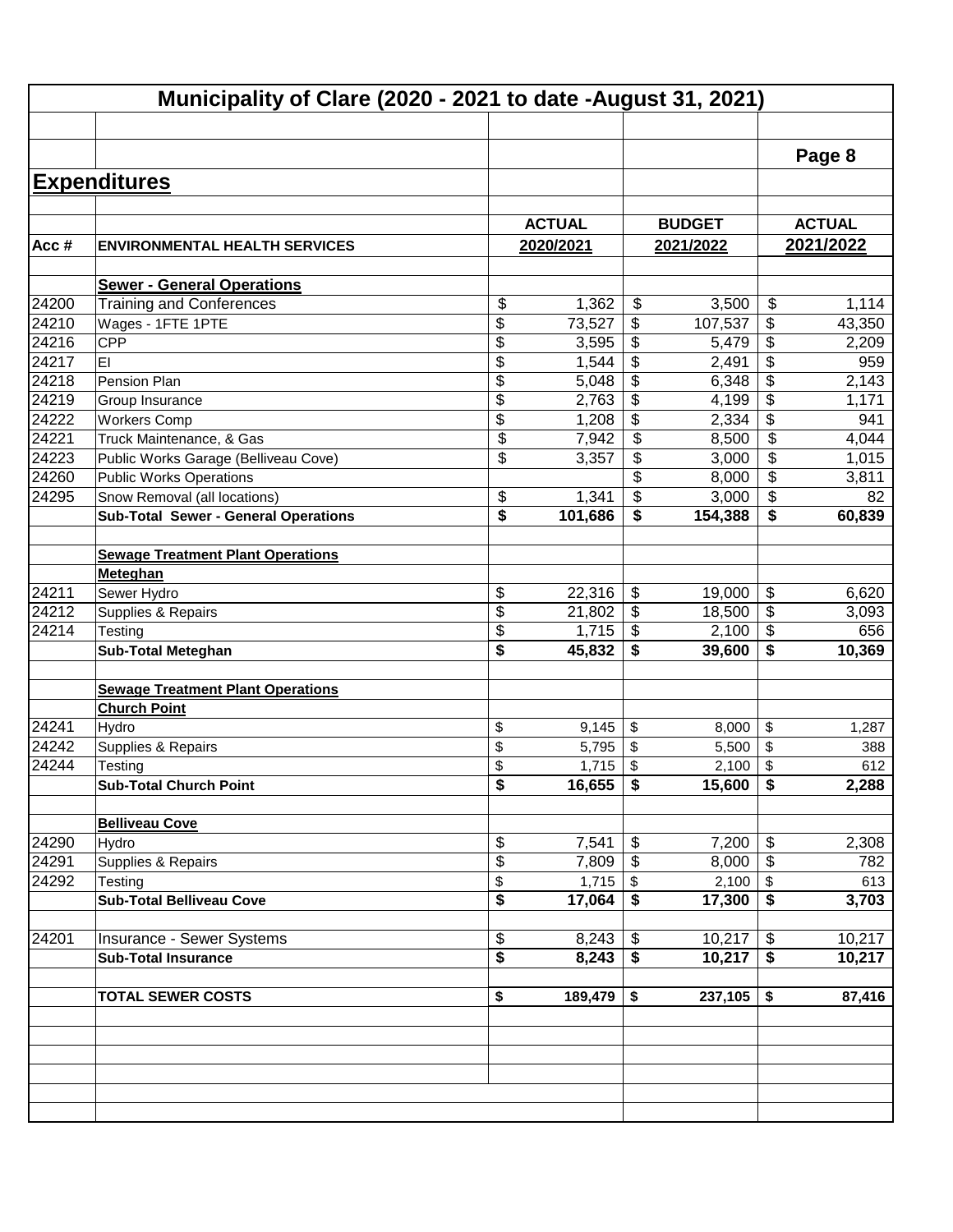|       | Municipality of Clare (2020 - 2021 to date -August 31, 2021) |                 |               |                          |               |                          |               |
|-------|--------------------------------------------------------------|-----------------|---------------|--------------------------|---------------|--------------------------|---------------|
|       |                                                              |                 |               |                          |               |                          | Page 9        |
|       | <b>IENVIRONMENTAL HEALTH SERVICES - CONT'D</b>               |                 |               |                          |               |                          |               |
|       |                                                              |                 |               |                          |               |                          |               |
|       | <b>Expenditures</b>                                          |                 |               |                          |               |                          |               |
|       |                                                              |                 |               |                          |               |                          |               |
|       |                                                              |                 | <b>ACTUAL</b> |                          | <b>BUDGET</b> |                          | <b>ACTUAL</b> |
| Acc#  | <b>SOLID WASTE SERVICES</b>                                  |                 | 2020/2021     |                          | 2021/2022     |                          | 2021/2022     |
|       |                                                              |                 |               |                          |               |                          |               |
|       | <b>Garbage/Collection\Tipping Fees/Other</b>                 |                 |               |                          |               |                          |               |
| 23244 | Community Cleanup Program - (\$150/km)                       | \$              | 7,611         | \$                       | 10,000        | \$                       | 6,150         |
| 24300 | <b>Transfer Station Operations</b>                           | \$              | 44,172        | \$                       | 53,000        | \$                       | 24,509        |
| 24301 | <b>Landfill Closure</b>                                      | $\overline{\$}$ | 40,191        | \$                       | 45,000        | $\overline{\$}$          | 603           |
| 24303 | Illegal Dump Clean-Up                                        | \$              | 240           | \$                       | 3,500         | $\overline{\$}$          |               |
| 24304 | Queens Tipping Fees (\$102.26)                               | \$              | 334,068       | \$                       | 369,417       | $\overline{\mathcal{S}}$ | 118,933       |
| 24320 | Garbage & Waste Collections                                  | \$              | 483,494       | \$                       | 472,643       | \$                       | 206,369       |
| 24321 | Recycling - Tipping Fees (Blue Bags)                         | \$              | 128,207       | \$                       | 130,000       | $\overline{\mathcal{L}}$ | 53,816        |
| 24322 | Organic Tipping Fees                                         | $\overline{\$}$ | 70,345        | $\overline{\mathcal{L}}$ | 72,000        | $\overline{\mathcal{L}}$ | 32,435        |
| 24340 | Landfill Wages (3)                                           | \$              | 145,227       | \$                       | 139,715       | \$                       | 63,417        |
| 24341 | Waste Check (Administration)                                 | \$              | 23,386        | \$                       | 23,276        | \$                       | 11,682        |
| 24342 | Solid Waste Schedules, Green Carts, etc                      | \$              | 14,076        | \$                       | 17,000        | \$                       | 4,996         |
| 24343 | <b>CPP</b>                                                   | \$              | 7,058         | \$                       | 6,661         | \$                       | 3,163         |
| 24344 | İΕΙ                                                          | \$              | 3,177         | \$                       | 3,091         | \$                       | 1,403         |
| 24345 | <b>Pension Plan</b>                                          | \$              | 8,837         | \$                       | 6,600         | \$                       | 3,105         |
| 24346 | Health Insurance                                             | \$              | 1,006         | \$                       | 2,312         | \$                       | 407           |
| 24347 | <b>Workers Comp</b>                                          | \$              | 2,433         | \$                       | 3,032         | \$                       | 1,376         |
| 24348 | Property Insurance                                           | \$              | 3,428         | \$                       | 4,324         | \$                       | 4,324         |
|       | <b>Sub-Total Garbage</b>                                     | \$              | 1,309,345     | \$                       | 1,361,571     | \$                       | 536,689       |
|       |                                                              |                 |               |                          |               |                          |               |
|       | <b>Total Garbage/Recycling</b>                               | \$              | 1,309,345     | \$                       | 1,361,571     | \$                       | 536,689       |
|       |                                                              |                 |               |                          |               |                          |               |
|       | <b>TOTAL ENVIRONMENTAL HEALTH</b>                            | \$              | 1,498,824     | \$                       | 1,598,676     | \$                       | 624,105       |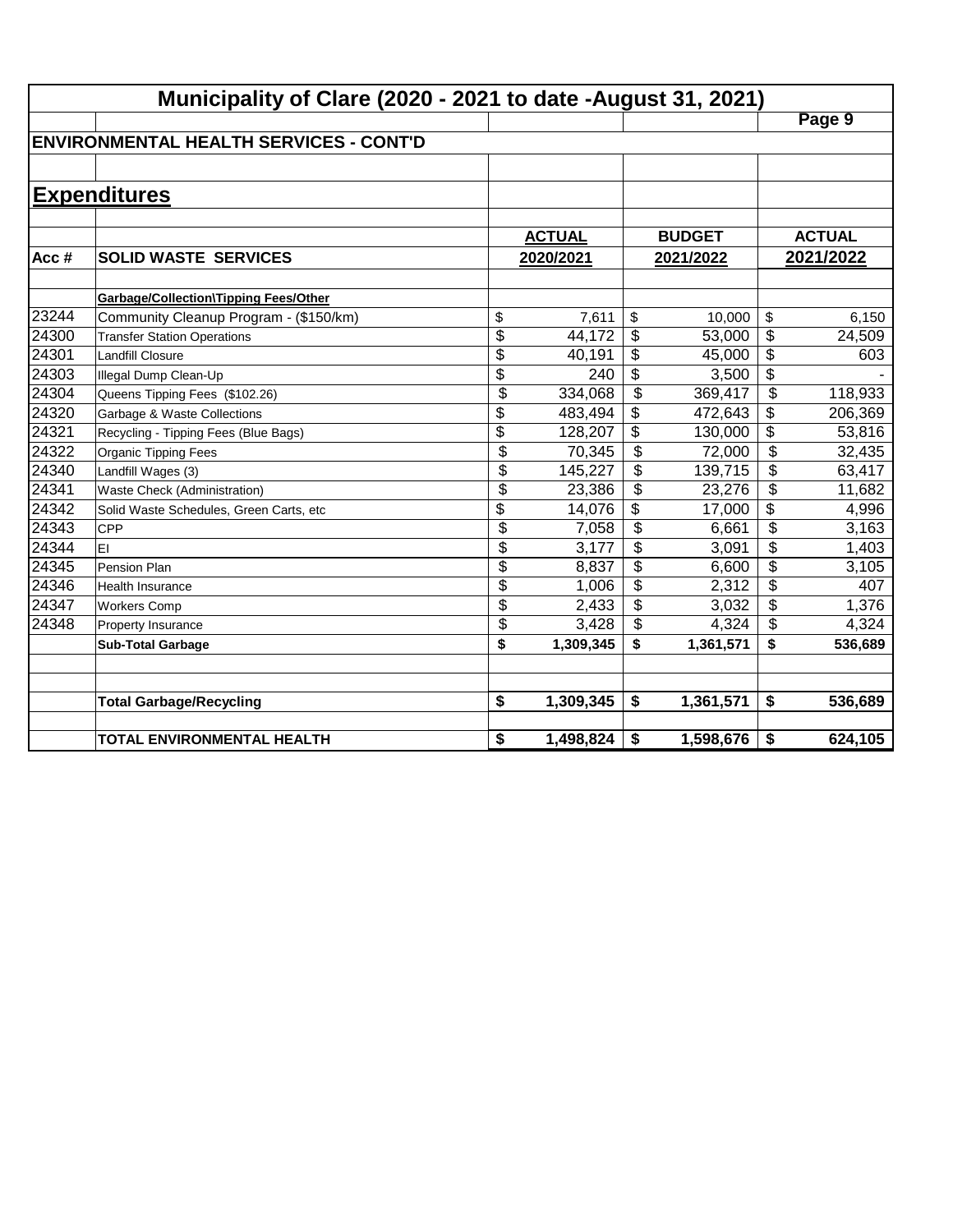|       | Municipality of Clare (2020 - 2021 to date -August 31, 2021) |                 |               |               |                                  |                |
|-------|--------------------------------------------------------------|-----------------|---------------|---------------|----------------------------------|----------------|
|       |                                                              |                 |               |               |                                  | Page 10        |
|       | <b>Expenditures</b>                                          |                 |               |               |                                  |                |
|       |                                                              |                 |               |               |                                  |                |
|       |                                                              |                 |               |               |                                  |                |
|       |                                                              |                 | <b>ACTUAL</b> | <b>BUDGET</b> |                                  | <b>ACTUAL</b>  |
| ACC#  |                                                              |                 | 2020/2021     | 2021/2022     |                                  | 2021/2022      |
|       | <b>Public Health Services</b>                                |                 |               |               |                                  |                |
|       | Clare Health Centre                                          |                 |               |               |                                  |                |
| 25500 | Adm(Manager/Secretaries/Patient Attendants/Cleaners)         | \$              | 345,087       | 386744        | \$                               | 166,392        |
| 25502 | <b>CPP</b>                                                   | \$              | 16,360        | 18833         | $\boldsymbol{\mathsf{S}}$        | 8,211          |
| 25503 | EI                                                           | \$              | 7,633         | 8147          | \$                               | 3,681          |
| 25504 | Pension                                                      | \$              | 12,901        | 14776         | \$                               | 5,872          |
| 25505 | Health Insurance                                             | \$              | 7,726         | 12850         | $\overline{\boldsymbol{\theta}}$ | 4,007          |
| 25522 | <b>Workers Comp</b>                                          | \$              | 5,806         | 8170          | $\overline{\$}$                  | 3,684          |
| 25510 | <b>Office Supplies</b>                                       | $\overline{\$}$ | 11,919        | 11000         | $\overline{\$}$                  | 5,197          |
| 25511 | <b>Medical Supplies</b>                                      | $\overline{\$}$ | 20,532        | 20000         | $\overline{\$}$                  | 7,284          |
| 25513 | <b>MedAccess</b>                                             | \$              | 19,872        | 31000         | $\overline{\$}$                  | 13,300         |
| 25514 | IT Support - 45%                                             | \$              | 21,844        | 22000         | \$                               | 11,542         |
| 25515 | Travel/Training                                              | \$              | 995           | 3500          | \$                               | 425            |
| 25520 | Cleaning Supplies (incl.strip & wax floors)                  | \$              | 7,224         | 7000          | \$                               | 775            |
| 25529 | Telephone, Internet, Telehealth                              | \$              | 8,761         | 9000          | $\boldsymbol{\mathsf{S}}$        | 4,239          |
| 25530 | Hydro                                                        | $\overline{\$}$ | 27,050        | 26000         | $\boldsymbol{\mathsf{S}}$        | 7,645          |
| 25540 | Sewer Services (7 units @ \$200.00 ea)                       | \$              | 1,400         | 0             | $\overline{\mathcal{S}}$         |                |
| 25560 | Snow Removal/Mowing/Gardening                                | \$              | 3,134         | 5500          | $\overline{\mathcal{S}}$         | 50             |
| 25570 | Maintenance and Repairs                                      | \$              | 21,533        | 25000         | $\overline{\mathcal{S}}$         | 8,470          |
| 25525 | <b>Small Equipment</b>                                       | \$              | 10,292        | 11000         | \$                               | 983            |
| 25571 | Property Insurance                                           | \$              | 5,756         | 7261          | \$                               | 7,261          |
| 25572 | Misc. Purchases                                              | \$              | 1,505         | 2000          | $\sqrt{2}$                       |                |
|       | <b>Sub-Total</b>                                             | \$              | 557,331       | 629781        | \$                               | 259,018        |
|       | <b>New Recruitment</b>                                       |                 |               |               |                                  |                |
| 25900 | Doctor Recruitment & Incentive                               | \$              | 55,834        | 5000          |                                  |                |
|       | <b>Storage Building (Repairs)</b>                            | \$              |               |               |                                  |                |
|       | Sub-Total                                                    | \$              | 55,834        | $5000$ \$     |                                  | $\blacksquare$ |
|       |                                                              |                 |               |               |                                  |                |
|       | <b>Low Income Seniors Housing</b>                            |                 |               |               |                                  |                |
| 28233 | Housing Commission - Operating deficit                       | \$              | 41,440        | $48000$ \$    |                                  | 33,629         |
|       | <b>Sub-Total</b>                                             | \$              | 41,440        | $48000$ \$    |                                  | 33,629         |
|       |                                                              |                 |               |               |                                  |                |
|       | <b>Sub Total - Public Health Services</b>                    | \$              | 654,605       | $682781$ \$   |                                  | 292,648        |
|       |                                                              |                 |               |               |                                  |                |
| 29000 | Interest on Short & Long-Term Debt - CHC                     | \$              | 34,850        | $31504$ \$    |                                  | 15,752         |
|       | <b>Sub Total Interest - CHC</b>                              | \$              | 34,850        | 31504         | $\overline{\bullet}$             | 15,752         |
|       |                                                              |                 |               |               |                                  |                |
|       | TOTAL PUBLIC HEALTH SERVICES                                 |                 | \$689,455     | 714285        |                                  | \$308,400      |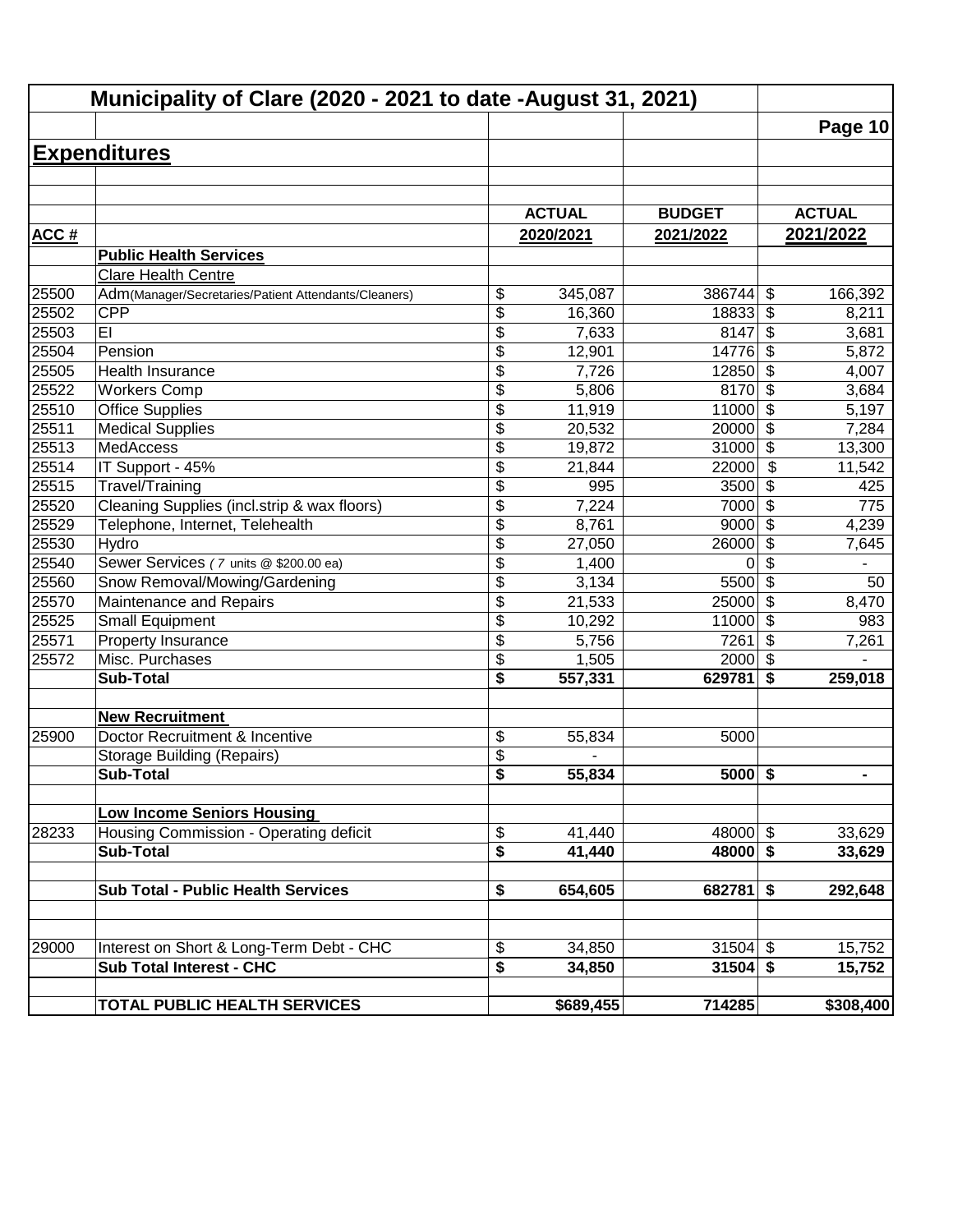|       | Municipality of Clare (2020 - 2021 to date -August 31, 2021) |                                      |               |                            |               |                            |               |
|-------|--------------------------------------------------------------|--------------------------------------|---------------|----------------------------|---------------|----------------------------|---------------|
|       | <b>Expenditures</b>                                          |                                      |               |                            |               | Page 11                    |               |
|       | <b>ENVIRONMENTAL DEVELOPMENT SERVICES</b>                    |                                      |               |                            |               |                            |               |
|       |                                                              |                                      | <b>ACTUAL</b> |                            | <b>BUDGET</b> |                            | <b>ACTUAL</b> |
| ACC#  |                                                              |                                      | 2020/2021     |                            | 2021/2022     |                            | 2021/2022     |
|       | <b>Environmental Planning &amp; Zoning</b>                   |                                      |               |                            |               |                            |               |
| 26110 | Planning (meetings, etc)                                     | \$                                   | 3,088         | $\boldsymbol{\mathsf{\$}}$ | 2,000         | $\boldsymbol{\mathsf{\$}}$ | 490           |
| 26220 | <b>Sub-Division Regulations</b>                              | $\overline{\$}$                      | 4,097         | $\overline{\mathbf{e}}$    | 2,000         | $\overline{\$}$            | 619           |
| 26221 | <b>By-law Review</b>                                         | \$                                   | 1,288         | \$                         | 5,000         | $\boldsymbol{\mathsf{\$}}$ | 730           |
|       | <b>Sub-Total</b>                                             | $\overline{\$}$                      | 8,472         | \$                         | 9,000         | \$                         | 1,839         |
|       | <b>Environmental Development Serv.</b>                       |                                      |               |                            |               |                            |               |
| 28467 | Regional Enterprise Networks(WREN)                           | \$                                   | 45,621        | \$                         | 45,757        | $\boldsymbol{\mathcal{F}}$ | 22,879        |
|       |                                                              | $\overline{\boldsymbol{s}}$          | 45,621        | \$                         | 45,757        | \$                         | 22,879        |
|       |                                                              |                                      |               |                            |               |                            |               |
|       | TOTAL ENVIRONMENT DEVELOPMENT                                | $\overline{\boldsymbol{\mathsf{s}}}$ | 54,093        | \$                         | 54,757        | \$                         | 24,718        |
|       |                                                              |                                      |               |                            |               |                            |               |
|       |                                                              |                                      |               |                            |               |                            |               |
|       |                                                              |                                      |               |                            |               |                            |               |
|       |                                                              |                                      |               |                            |               |                            |               |
|       |                                                              |                                      |               |                            |               |                            |               |
|       |                                                              |                                      |               |                            |               |                            |               |
|       |                                                              |                                      |               |                            |               |                            |               |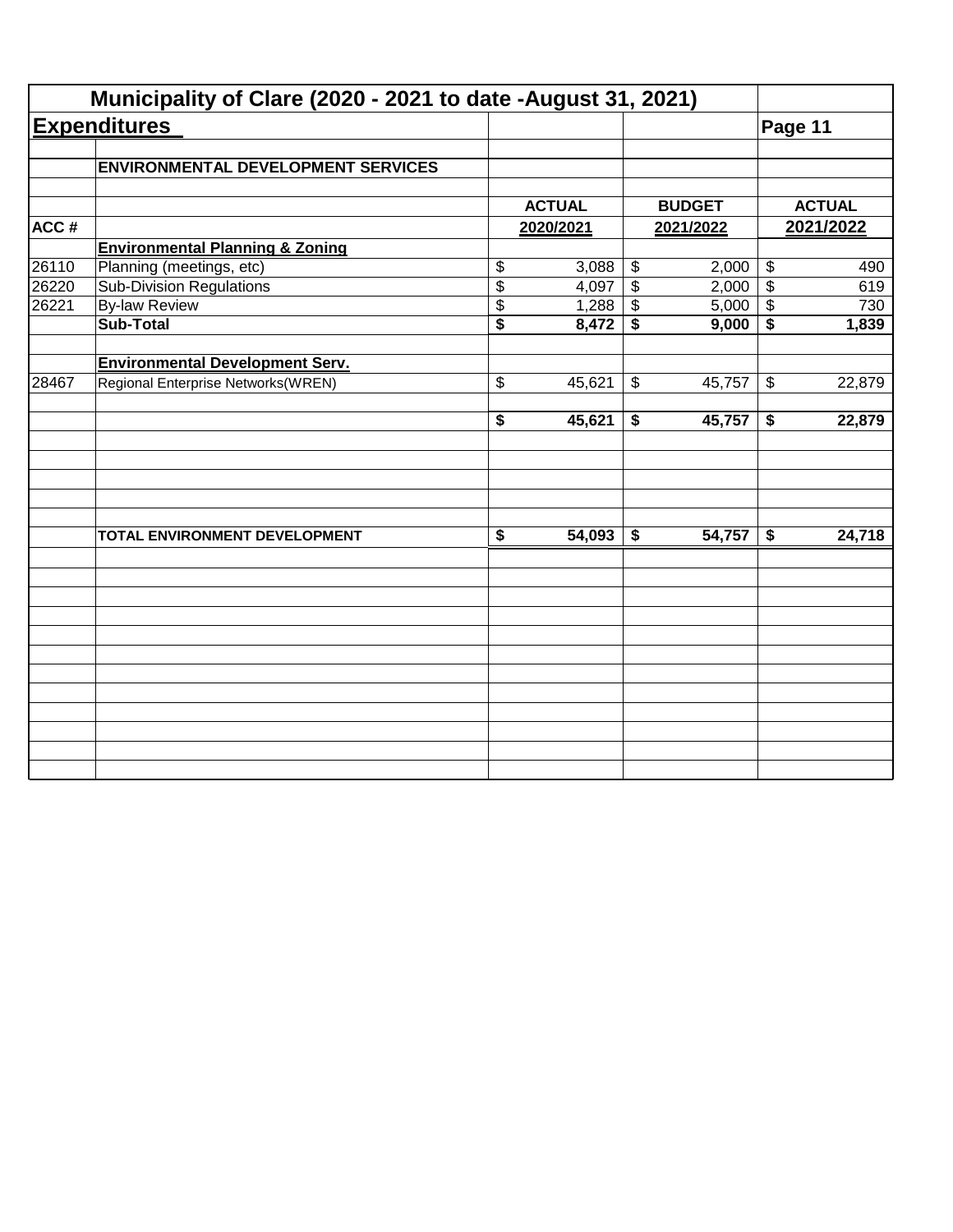|                | Municipality of Clare (2020 - 2021 to date -August 31, 2021)<br><b>Expenditures</b> |                                                      |                                    |            |                   |                          | Page 12                 |
|----------------|-------------------------------------------------------------------------------------|------------------------------------------------------|------------------------------------|------------|-------------------|--------------------------|-------------------------|
|                |                                                                                     |                                                      |                                    |            |                   |                          |                         |
|                | <b>RECREATION &amp; CULTURAL SERVICES</b>                                           |                                                      |                                    |            |                   |                          |                         |
|                |                                                                                     |                                                      | <b>ACTUAL</b>                      |            | <b>BUDGET</b>     |                          | <b>ACTUAL</b>           |
|                |                                                                                     |                                                      | 2020/2021                          |            | 2021/2022         |                          | 2021/2022               |
|                | <b>COMMUNITY DEVELOPMENT</b><br>Economic Development                                |                                                      |                                    |            |                   |                          |                         |
|                | Tourism                                                                             | \$                                                   | 258,101                            | \$         | 154.249           | \$                       | 103,533                 |
|                | Recreation                                                                          | \$                                                   | 142,821                            | \$         | 168,755           |                          | 80,310                  |
|                | <b>Building</b>                                                                     |                                                      |                                    |            |                   |                          |                         |
|                | <b>Community Development Admin</b>                                                  | \$                                                   | 205,960                            | \$         | 164,334           | \$                       | 69,785                  |
| 26290          | - GranFondo Registration                                                            | \$                                                   | (176)                              |            |                   |                          |                         |
| 26291<br>26292 | - GranFondo Logistics<br>- GranFondo Administration                                 | \$<br>\$                                             | $\blacksquare$<br>2,066            | \$         | 7,500             | \$                       | 204                     |
| 26293          | - GranFondo Hospitality                                                             | \$                                                   |                                    |            |                   |                          |                         |
| 26294          | - GranFondo Safety                                                                  | \$                                                   | $\overline{\phantom{a}}$           |            |                   |                          |                         |
| 26295          | - GranFondo Volunteer                                                               | \$                                                   |                                    |            |                   |                          |                         |
| 26296          | - GranFondo Marketing                                                               | \$                                                   | 4,522                              |            |                   |                          |                         |
| 26297          | - GranFondo Learn to Fondo                                                          | \$                                                   | $\overline{\phantom{a}}$           |            |                   |                          |                         |
|                | GranFondo Total                                                                     | \$                                                   | 6,411                              | \$         | 7,500             | \$                       | 204                     |
|                |                                                                                     |                                                      |                                    |            |                   | \$                       |                         |
| 26000          | - CMA 2024<br>26005 Communauté accueillante                                         |                                                      | 100,000<br>217,803                 |            | 50,000<br>216,818 |                          | 50,000<br>69,191        |
|                | 26010 Iris Communications                                                           |                                                      | $-2,107$                           |            |                   |                          | 31,287                  |
|                |                                                                                     | \$                                                   | 928,990                            | \$         | 761,656           | \$                       | 404,310                 |
|                |                                                                                     |                                                      |                                    |            |                   |                          |                         |
|                |                                                                                     |                                                      |                                    |            |                   |                          |                         |
|                |                                                                                     |                                                      |                                    |            |                   |                          |                         |
|                | <b>Building &amp; Facilities</b>                                                    |                                                      |                                    |            |                   |                          |                         |
| 27250          | Meteghan Library - Janitorial                                                       | \$                                                   | 3,570                              | \$         |                   |                          | 2,022                   |
| 27253<br>27254 | Meteghan Library Branch<br>Extra Hours per week (Library Branch)                    | $\overline{\mathcal{L}}$<br>$\overline{\mathcal{S}}$ | 12,605<br>$\overline{\phantom{a}}$ | \$<br>\$   | 14,853            | $\overline{\mathcal{S}}$ | 2,451<br>$\blacksquare$ |
| 28472          | Western Regional Library                                                            | \$                                                   | 53,377                             | \$         | 53,377            | $\sqrt[6]{3}$            | 40,033                  |
| 27180          | Wentworth Lake Park                                                                 | \$                                                   | 1,795                              | \$         | 1,500             | \$                       | 104                     |
| 27179          | Belliveau Cove Dev./Wharf/Insurance                                                 | \$                                                   | 15,090                             | \$         | 15,109            | $\sqrt[6]{3}$            | 3,865                   |
| 27255          | Hub Culturel/Cultural Hub/CIFA Building                                             | \$                                                   | 18,200                             | \$         | 13,000            | $\sqrt[6]{3}$            | 9,053                   |
| 27256          | <b>Havelock Community Centre</b>                                                    | \$                                                   | 6,193                              | \$         | 3,500             | $\sqrt{3}$               | 2,428                   |
| 27257          | Meteghan Park                                                                       | \$                                                   | 2,450                              | \$         | 3,000             | $\mathfrak{s}$           | 1,505                   |
| 27258          | Ground Search & Rescue Building                                                     | \$                                                   | 3,256                              | \$         | 3,000             | \$                       | 1,299                   |
| 27259          | Eco Park - Insurance                                                                | \$                                                   | 11,279                             | \$         | 14,391            | $\mathfrak s$            | 14,391                  |
| 27260          | Eco Park - Operations (hydro, etc)                                                  | \$                                                   | 53,591                             | \$         | 8,000             | \$                       | 25,539                  |
| 27270          | Clare Veteran Centre (General Operations)                                           | \$                                                   | 18,946                             | \$         | 30,000            | \$                       | 7,908                   |
| 27271          | Clare Veteran Centre ( Insurance )                                                  | \$                                                   | 9,134                              | \$         | 11,543            | $\mathfrak s$            | 11,543                  |
| 27279          | Écoles JMGay & St-Albert                                                            | \$                                                   | 657                                |            |                   |                          |                         |
| 28700          | Tent / Trailer Rental                                                               | \$                                                   | $550$ \ \$                         |            | $4,500$ \$        |                          | 305                     |
|                | <b>Total Building &amp; Facilities</b>                                              | \$                                                   | $210,692$   \$                     |            | $183,799$   \$    |                          | 122,447                 |
|                |                                                                                     |                                                      |                                    |            |                   |                          |                         |
|                | <b>Cultural Services</b>                                                            |                                                      |                                    |            |                   |                          |                         |
| 27290          | Societe Historique (Point a Major Insurance)                                        | \$                                                   | 850                                | \$         | $1,250$   \$      |                          | 1,036                   |
| 27900          | Contribution to Festival Acadien                                                    | \$                                                   | 20,000                             | \$         | $20,000$ \ \$     |                          | 20,000                  |
|                | Productions le Moulin                                                               |                                                      |                                    | \$         | 1,000             |                          |                         |
|                | New France - Electric City                                                          |                                                      |                                    |            |                   |                          |                         |
|                | Société édifice Ste-Marie de la Pointe                                              |                                                      |                                    |            |                   |                          |                         |
|                | Centre acadien - Historic NS                                                        |                                                      |                                    |            |                   |                          |                         |
|                | <b>Clare Curling Association</b>                                                    |                                                      |                                    | \$         | 500               |                          |                         |
|                | Rails to Trails                                                                     |                                                      |                                    | \$         | 5.000             | \$                       | 5,000                   |
|                | <b>Council Commitment to Special Projects</b><br>- FECANE                           | \$                                                   |                                    | \$         | $3,000$   \$      |                          | 3,000                   |
|                | <b>Total Cultural Services</b>                                                      | \$                                                   | 20,850                             | \$         | $30,750$ \$       |                          | 29,036                  |
|                |                                                                                     |                                                      |                                    |            |                   |                          |                         |
|                | Other                                                                               |                                                      |                                    |            |                   |                          |                         |
| 27295          | Université Ste-Anne                                                                 |                                                      |                                    | \$         |                   | \$                       |                         |
|                | Yarmouth Hospital Foundation                                                        | \$                                                   | 5,000                              | $\sqrt{3}$ | 5,000             |                          |                         |
|                | <b>Total Other</b>                                                                  | \$                                                   | 5,000                              | -\$        | 5,000             | -\$                      | $\blacksquare$          |
|                |                                                                                     |                                                      |                                    |            |                   |                          |                         |
|                |                                                                                     |                                                      |                                    |            |                   |                          |                         |
|                | TOTAL COMMUNITY DEVELOPMENT AND CULTURAL SERVICES                                   | \$                                                   | $1,165,533$   \$                   |            | $981,205$ \$      |                          | 555,793                 |
|                |                                                                                     |                                                      |                                    |            |                   |                          |                         |